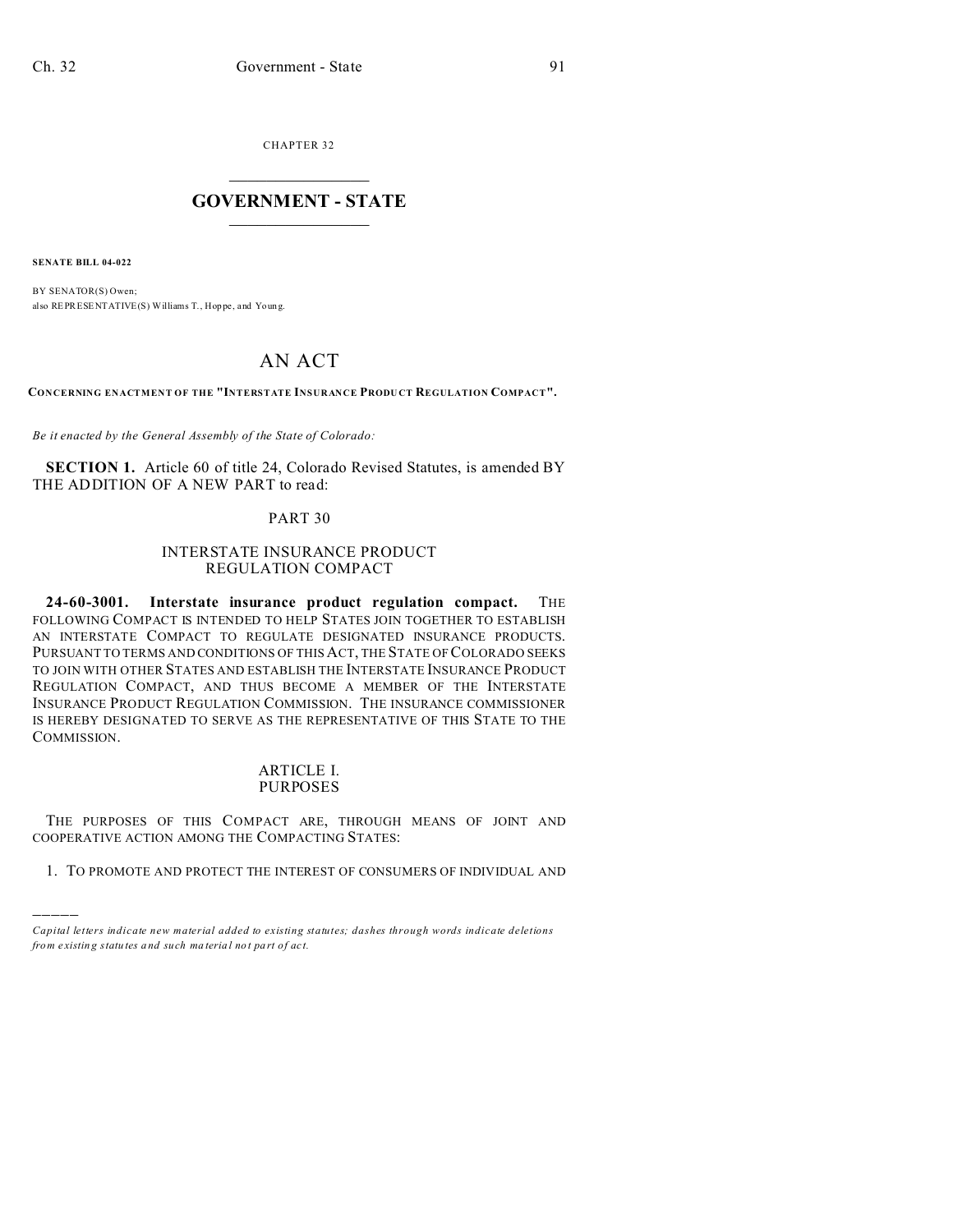GROUP ANNUITY, LIFE INSURANCE, DISABILITY INCOME AND LONG-TERM INSURANCE PRODUCTS;

2. TO DEVELOP UNIFORM STANDARDS FOR INSURANCE PRODUCTS COVERED UNDER THE COMPACT;

3. TO ESTABLISH A CENTRAL CLEARINGHOUSE TO RECEIVE AND PROVIDE PROMPT REVIEW OF INSURANCE PRODUCTS COVERED UNDER THE COMPACT AND, IN CERTAIN CASES, ADVERTISEMENTS RELATED THERETO, SUBMITTED BY INSURERS AUTHORIZED TO DO BUSINESS IN ONE OR MORE COMPACTING STATES;

4. TO GIVE APPROPRIATE REGULATORY APPROVAL TO THOSE PRODUCT FILINGS AND ADVERTISEMENTS SATISFYING THE APPLICABLE UNIFORM STANDARD;

5. TO IMPROVE COORDINATION OF REGULATORY RESOURCES AND EXPERTISE BETWEEN STATE INSURANCE DEPARTMENTS REGARDING THE SETTING OF UNIFORM STANDARDS AND REVIEW OF INSURANCE PRODUCTS COVERED UNDER THE COMPACT;

6. TO CREATE THE INTERSTATE INSURANCE PRODUCT REGULATION COMMISSION; AND

7. TO PERFORM THESE AND SUCH OTHER RELATED FUNCTIONS AS MAY BE CONSISTENT WITH THE STATE REGULATION OF THE BUSINESS OF INSURANCE.

#### ARTICLE II. DEFINITIONS

FOR PURPOSES OF THIS COMPACT:

1. "ADVERTISEMENT" MEANS ANY MATERIAL DESIGNED TO CREATE PUBLIC INTEREST IN A PRODUCT, OR INDUCE THE PUBLIC TO PURCHASE, INCREASE, MODIFY, REINSTATE, BORROW ON, SURRENDER, REPLACE OR RETAIN A POLICY, AS MORE SPECIFICALLY DEFINED IN THE RULES AND OPERATING PROCEDURES OF THE COMMISSION.

2. "BYLAWS" MEAN THOSE BYLAWS ESTABLISHED BY THE COMMISSION FOR ITS GOVERNANCE, OR FOR DIRECTING OR CONTROLLING THE COMMISSION'S ACTIONS OR CONDUCT.

3. "COMPACTING STATE" MEANS ANY STATE WHICH HAS ENACTED THISCOMPACT LEGISLATION AND WHICH HAS NOT WITHDRAWN PURSUANT TO ARTICLE XIV, SECTION 1, OR BEEN TERMINATED PURSUANT TO ARTICLE XIV, SECTION 2.

4. "COMMISSION" MEANS THE "INTERSTATE INSURANCE PRODUCT REGULATION COMMISSION" ESTABLISHED BY THIS COMPACT.

5. "COMMISSIONER" MEANS THE CHIEF INSURANCE REGULATORY OFFICIAL OF A STATE INCLUDING, BUT NOT LIMITED TO COMMISSIONER, SUPERINTENDENT, DIRECTOR OR ADMINISTRATOR.

6. "DOMICILIARY STATE" MEANS THE STATE IN WHICH AN INSURER IS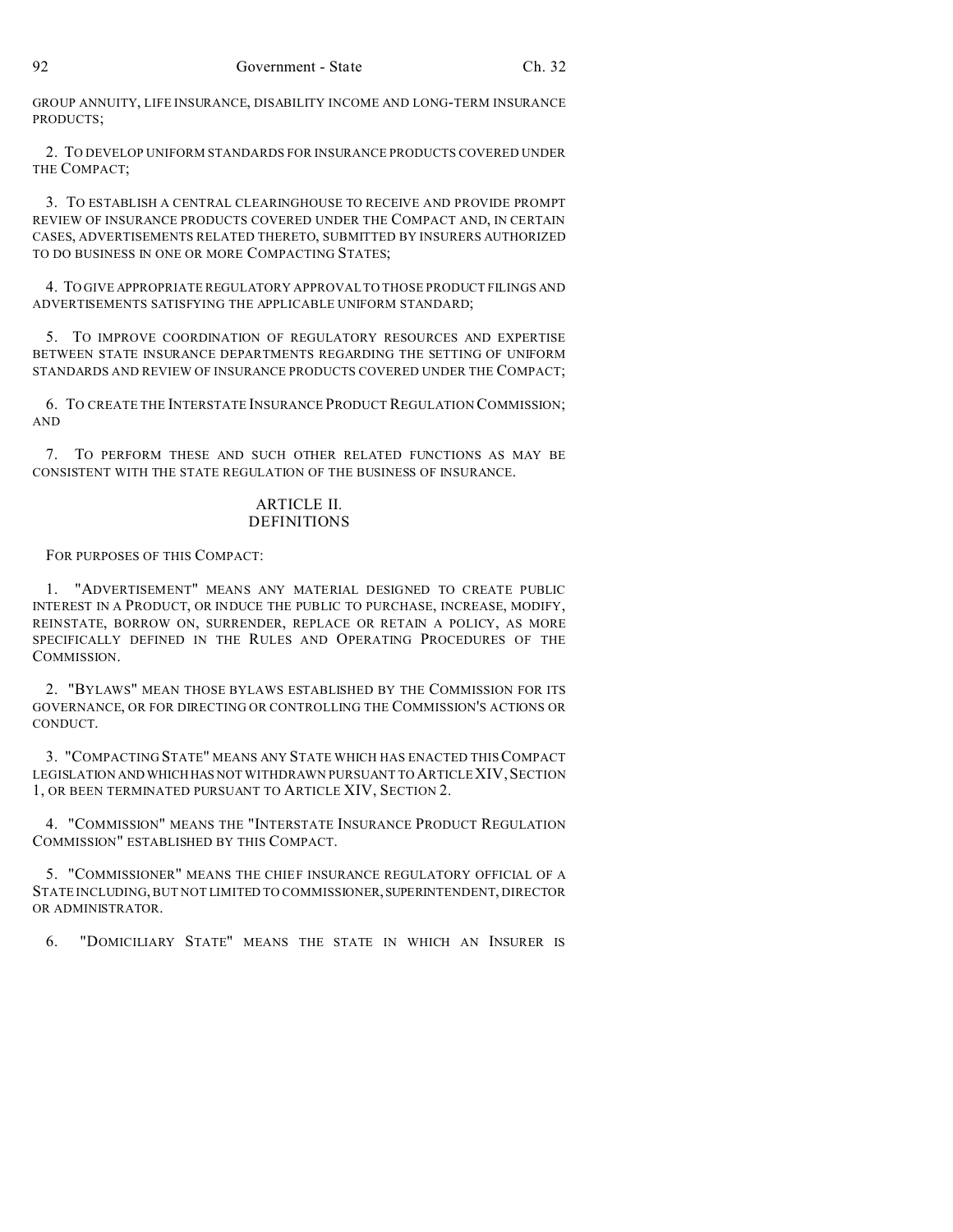INCORPORATED OR ORGANIZED; OR, IN THE CASE OF AN ALIEN INSURER, ITS STATE OF ENTRY.

7. "INSURER" MEANS ANY ENTITY LICENSED BY A STATE TO ISSUE CONTRACTS OF INSURANCE FOR ANY OF THE LINES OF INSURANCE COVERED BY THIS ACT.

8. "MEMBER" MEANS THE PERSON CHOSEN BY A COMPACTING STATE AS ITS REPRESENTATIVE TO THE COMMISSION, OR HIS OR HER DESIGNEE.

9. "NON-COMPACTING STATE" MEANS ANY STATE WHICH IS NOT AT THE TIME A COMPACTING STATE.

10. "OPERATING PROCEDURES" MEAN PROCEDURES PROMULGATED BY THE COMMISSION IMPLEMENTING A RULE, UNIFORM STANDARD OR A PROVISION OF THIS COMPACT.

11. "PRODUCT" MEANS THE FORM OF A POLICY OR CONTRACT, INCLUDING ANY APPLICATION, ENDORSEMENT, OR RELATED FORM WHICH IS ATTACHED TO AND MADE A PART OF THE POLICY OR CONTRACT, AND ANY EVIDENCE OF COVERAGE OR CERTIFICATE, FOR AN INDIVIDUAL OR GROUP ANNUITY, LIFE INSURANCE, DISABILITY INCOME OR LONG-TERM CARE INSURANCE PRODUCT THAT AN INSURER IS AUTHORIZED TO ISSUE.

12. "RULE" MEANS A STATEMENT OF GENERAL OR PARTICULAR APPLICABILITY AND FUTURE EFFECT PROMULGATED BY THE COMMISSION, INCLUDING A UNIFORM STANDARD DEVELOPED PURSUANT TO ARTICLE VII OF THE COMPACT, DESIGNED TO IMPLEMENT, INTERPRET, OR PRESCRIBE LAW OR POLICY OR DESCRIBING THE ORGANIZATION, PROCEDURE, OR PRACTICE REQUIREMENTS OF THE COMMISSION, WHICH SHALL HAVE THE FORCE AND EFFECT OF LAW IN THE COMPACTING STATES.

13. "STATE" MEANS ANY STATE, DISTRICT OR TERRITORY OF THE UNITED STATES OF AMERICA.

14. "THIRD-PARTY FILER" MEANS AN ENTITY THAT SUBMITS A PRODUCT FILING TO THE COMMISSION ON BEHALF OF AN INSURER.

15. "UNIFORM STANDARD" MEANS A STANDARD ADOPTED BY THE COMMISSION FOR A PRODUCT LINE, PURSUANT TO ARTICLE VII OF THIS COMPACT, AND SHALL INCLUDE ALL OF THE PRODUCT REQUIREMENTS IN AGGREGATE; PROVIDED, THAT EACH UNIFORM STANDARD SHALL BE CONSTRUED, WHETHER EXPRESS OR IMPLIED, TO PROHIBIT THE USE OF ANY INCONSISTENT, MISLEADING OR AMBIGUOUS PROVISIONS IN A PRODUCT AND THE FORM OF THE PRODUCT MADE AVAILABLE TO THE PUBLIC SHALL NOT BE UNFAIR, INEQUITABLE OR AGAINST PUBLIC POLICY AS DETERMINED BY THE COMMISSION.

#### ARTICLE III.

## ESTABLISHMENT OF THE COMMISSION AND VENUE

1. THE COMPACTING STATES HEREBY CREATE AND ESTABLISH A JOINT PUBLIC AGENCY KNOWN AS THE "INTERSTATE INSURANCE PRODUCT REGULATION COMMISSION." PURSUANT TO ARTICLE IV, THE COMMISSION WILL HAVE THE POWER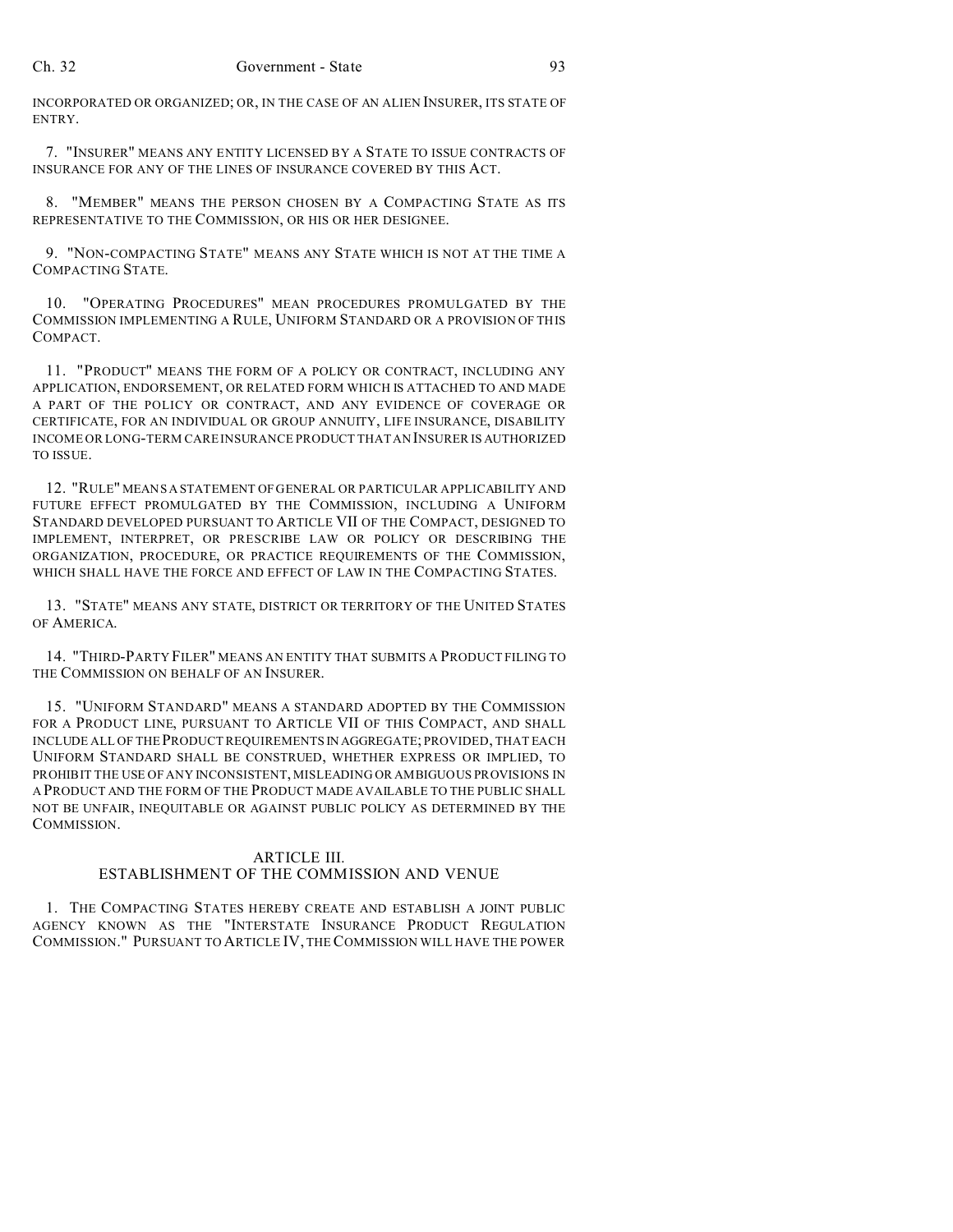94 Government - State Ch. 32

TO DEVELOP UNIFORM STANDARDS FOR PRODUCT LINES, RECEIVE AND PROVIDE PROMPT REVIEW OF PRODUCTS FILED THEREWITH, AND GIVE APPROVAL TO THOSE PRODUCT FILINGS SATISFYING APPLICABLE UNIFORM STANDARDS; PROVIDED, IT IS NOT INTENDED FOR THE COMMISSION TO BE THE EXCLUSIVE ENTITY FOR RECEIPT AND REVIEW OF INSURANCE PRODUCT FILINGS. NOTHING HEREIN SHALL PROHIBIT ANY INSURER FROM FILING ITS PRODUCT IN ANY STATE WHEREIN THE INSURER IS LICENSED TO CONDUCT THE BUSINESS OF INSURANCE; AND ANY SUCH FILING SHALL BE SUBJECT TO THE LAWS OF THE STATE WHERE FILED.

2. THE COMMISSION IS A BODY CORPORATE AND POLITIC, AND AN INSTRUMENTALITY OF THE COMPACTING STATES.

3. THE COMMISSION IS SOLELY RESPONSIBLE FOR ITS LIABILITIES EXCEPT AS OTHERWISE SPECIFICALLY PROVIDED IN THIS COMPACT.

4. VENUE IS PROPER AND JUDICIAL PROCEEDINGS BY OR AGAINST THE COMMISSION SHALL BE BROUGHT SOLELY AND EXCLUSIVELY IN A COURT OF COMPETENT JURISDICTION WHERE THE PRINCIPAL OFFICE OF THE COMMISSION IS LOCATED.

#### ARTICLE IV. POWERS OF THE COMMISSION

THE COMMISSION SHALL HAVE THE FOLLOWING POWERS:

1. TO PROMULGATE RULES, PURSUANT TO ARTICLE VII OF THIS COMPACT, WHICH SHALL HAVE THE FORCE AND EFFECT OF LAW AND SHALL BE BINDING IN THE COMPACTING STATES TO THE EXTENT AND IN THE MANNER PROVIDED IN THIS COMPACT;

2. TO EXERCISE ITS RULE-MAKING AUTHORITY AND ESTABLISH REASONABLE UNIFORM STANDARDS FOR PRODUCTS COVERED UNDER THE COMPACT, AND ADVERTISEMENT RELATED THERETO, WHICH SHALL HAVE THE FORCE AND EFFECT OF LAW AND SHALL BE BINDING IN THE COMPACTING STATES, BUT ONLY FOR THOSE PRODUCTS FILED WITH THE COMMISSION, PROVIDED, THAT A COMPACTING STATE SHALL HAVE THE RIGHT TO OPT OUT OF SUCH UNIFORM STANDARD PURSUANT TO ARTICLEVII, TO THE EXTENT AND IN THE MANNER PROVIDED IN THIS COMPACT, AND, PROVIDED FURTHER, THAT ANY UNIFORM STANDARD ESTABLISHED BY THE COMMISSION FOR LONG-TERM CARE INSURANCE PRODUCTS MAY PROVIDE THE SAME OR GREATER PROTECTIONS FOR CONSUMERS AS, BUT SHALL NOT PROVIDE LESS THAN, THOSE PROTECTIONS SET FORTH IN THE NATIONAL ASSOCIATION OF INSURANCE COMMISSIONERS'LONG-TERM CARE INSURANCE MODEL ACT AND LONG-TERM CARE INSURANCE MODEL REGULATION, RESPECTIVELY, ADOPTED AS OF 2001. THE COMMISSION SHALL CONSIDER WHETHER ANY SUBSEQUENT AMENDMENTS TO THE NAICLONG-TERM CARE INSURANCE MODEL ACT OR LONG-TERM CARE INSURANCE MODEL REGULATION ADOPTED BY THE NAIC REQUIRE AMENDING OF THE UNIFORM STANDARDS ESTABLISHED BY THE COMMISSION FOR LONG-TERM CARE INSURANCE PRODUCTS;

3. TO RECEIVE AND REVIEW IN AN EXPEDITIOUS MANNER PRODUCTS FILED WITH THECOMMISSION, AND RATE FILINGS FOR DISABILITY INCOME AND LONG-TERM CARE INSURANCE PRODUCTS, AND GIVE APPROVAL OF THOSE PRODUCTS AND RATE FILINGS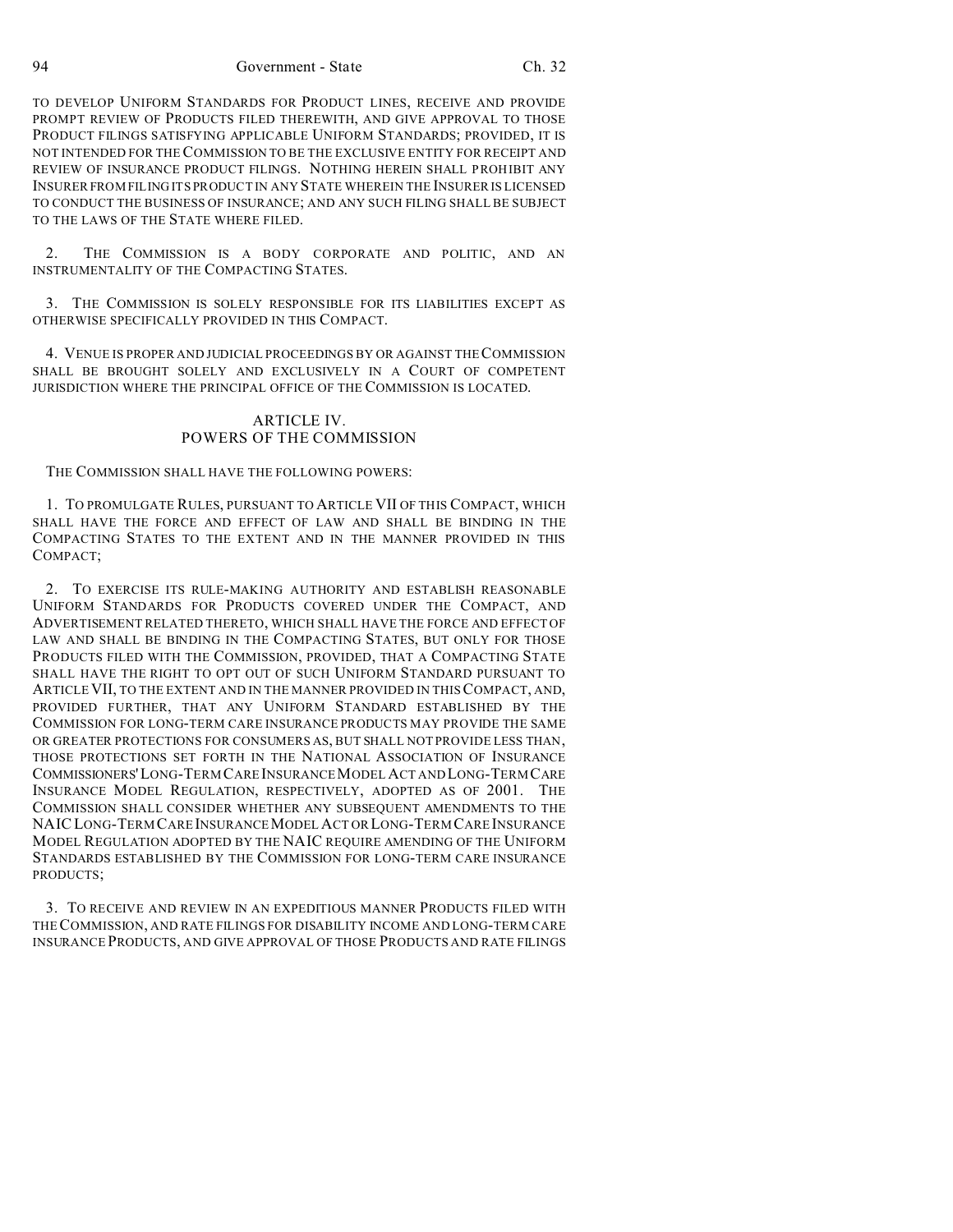THAT SATISFY THE APPLICABLE UNIFORMSTANDARD, WHERE SUCH APPROVAL SHALL HAVE THE FORCE AND EFFECT OF LAW AND BE BINDING ON THE COMPACTING STATES TO THE EXTENT AND IN THE MANNER PROVIDED IN THE COMPACT;

4. TO RECEIVE AND REVIEW IN AN EXPEDITIOUS MANNER ADVERTISEMENT RELATING TO LONG-TERM CARE INSURANCE PRODUCTS FOR WHICH UNIFORM STANDARDS HAVE BEEN ADOPTED BY THECOMMISSION, AND GIVE APPROVAL TO ALL ADVERTISEMENT THAT SATISFIES THE APPLICABLE UNIFORM STANDARD. FOR ANY PRODUCT COVERED UNDER THIS COMPACT, OTHER THAN LONG-TERM CARE INSURANCE PRODUCTS, THE COMMISSION SHALL HAVE THE AUTHORITY TO REQUIRE AN INSURER TO SUBMIT ALL OR ANY PART OF ITS ADVERTISEMENT WITH RESPECT TO THAT PRODUCT FOR REVIEW OR APPROVAL PRIOR TO USE, IF THE COMMISSION DETERMINES THAT THE NATURE OF THE PRODUCT IS SUCH THAT AN ADVERTISEMENT OF THE PRODUCT COULD HAVE THE CAPACITY OR TENDENCY TO MISLEAD THE PUBLIC. THE ACTIONS OF THE COMMISSION AS PROVIDED IN THIS SECTION SHALL HAVE THE FORCE AND EFFECT OF LAW AND SHALL BE BINDING IN THE COMPACTING STATES TO THE EXTENT AND IN THE MANNER PROVIDED IN THE COMPACT;

5. TO EXERCISE ITS RULE-MAKING AUTHORITY AND DESIGNATE PRODUCTS AND ADVERTISEMENT THAT MAY BE SUBJECT TO A SELF-CERTIFICATION PROCESS WITHOUT THE NEED FOR PRIOR APPROVAL BY THE COMMISSION.

6. TO PROMULGATE OPERATING PROCEDURES, PURSUANT TO ARTICLE VII OF THIS COMPACT, WHICH SHALL BE BINDING IN THE COMPACTING STATES TO THE EXTENT AND IN THE MANNER PROVIDED IN THIS COMPACT;

7. TO BRING AND PROSECUTE LEGAL PROCEEDINGS OR ACTIONS IN ITS NAME AS THE COMMISSION; PROVIDED, THAT THE STANDING OF ANY STATE INSURANCE DEPARTMENT TO SUE OR BE SUED UNDER APPLICABLE LAW SHALL NOT BE AFFECTED;

8. TO ISSUE SUBPOENAS REQUIRING THE ATTENDANCE AND TESTIMONY OF WITNESSES AND THE PRODUCTION OF EVIDENCE;

9. TO ESTABLISH AND MAINTAIN OFFICES;

10. TO PURCHASE AND MAINTAIN INSURANCE AND BONDS;

11. TO BORROW, ACCEPT OR CONTRACT FOR SERVICES OF PERSONNEL, INCLUDING, BUT NOT LIMITED TO, EMPLOYEES OF A COMPACTING STATE;

12. TO HIRE EMPLOYEES, PROFESSIONALS OR SPECIALISTS, AND ELECT OR APPOINT OFFICERS, AND TO FIX THEIR COMPENSATION, DEFINE THEIR DUTIES AND GIVE THEM APPROPRIATE AUTHORITY TO CARRY OUT THE PURPOSES OF THE COMPACT, AND DETERMINE THEIR QUALIFICATIONS; AND TO ESTABLISH THE COMMISSION'S PERSONNEL POLICIES AND PROGRAMS RELATING TO, AMONG OTHER THINGS, CONFLICTS OF INTEREST, RATES OF COMPENSATION AND QUALIFICATIONS OF PERSONNEL;

13. TO ACCEPT ANY AND ALL APPROPRIATE DONATIONS AND GRANTS OF MONEY, EQUIPMENT, SUPPLIES, MATERIALS AND SERVICES, AND TO RECEIVE, UTILIZE AND DISPOSE OF THE SAME; PROVIDED THAT AT ALL TIMES THE COMMISSION SHALL STRIVE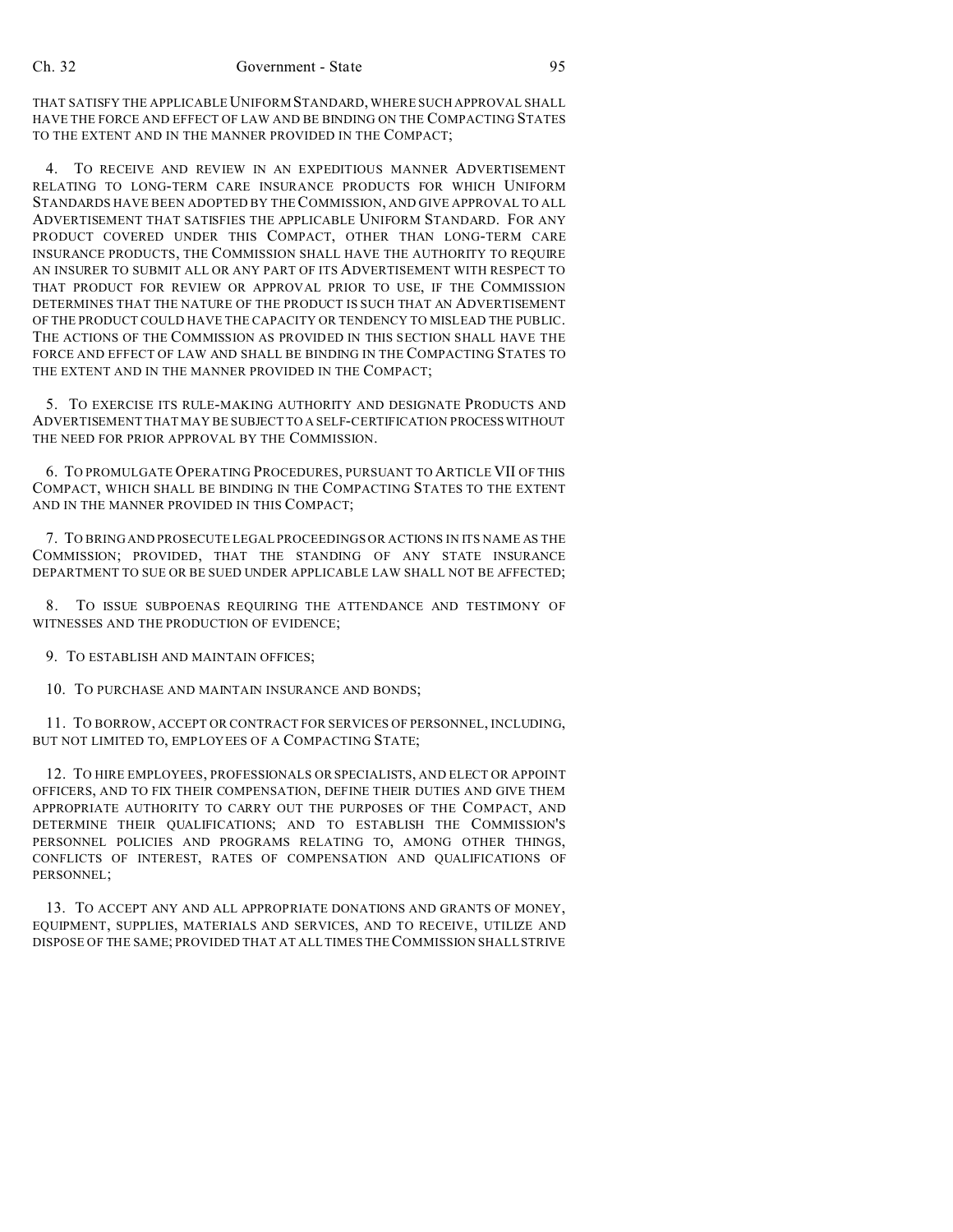TO AVOID ANY APPEARANCE OF IMPROPRIETY;

14. TO LEASE, PURCHASE, ACCEPT APPROPRIATE GIFTS OR DONATIONS OF, OR OTHERWISE TO OWN, HOLD, IMPROVE OR USE, ANY PROPERTY, REAL, PERSONAL OR MIXED; PROVIDED THAT AT ALL TIMES THE COMMISSION SHALL STRIVE TO AVOID ANY APPEARANCE OF IMPROPRIETY;

15. TO SELL, CONVEY, MORTGAGE, PLEDGE, LEASE, EXCHANGE, ABANDON OR OTHERWISE DISPOSE OF ANY PROPERTY, REAL, PERSONAL OR MIXED;

16. TO REMIT FILING FEES TO COMPACTING STATES AS MAY BE SET FORTH IN THE BYLAWS, RULES OR OPERATING PROCEDURES;

17. TO ENFORCE COMPLIANCE BY COMPACTING STATES WITH RULES, UNIFORM STANDARDS, OPERATING PROCEDURES AND BYLAWS;

18. TO PROVIDE FOR DISPUTE RESOLUTION AMONG COMPACTING STATES;

19. TO ADVISE COMPACTING STATES ON ISSUES RELATING TO INSURERS DOMICILED OR DOING BUSINESS IN NON-COMPACTING STATES, CONSISTENT WITH THE PURPOSES OF THIS COMPACT;

20. TO PROVIDE ADVICE AND TRAINING TO THOSE PERSONNEL IN STATE INSURANCE DEPARTMENTS RESPONSIBLE FOR PRODUCT REVIEW, AND TO BE A RESOURCE FOR STATE INSURANCE DEPARTMENTS;

21. TO ESTABLISH A BUDGET AND MAKE EXPENDITURES;

22. TO BORROW MONEY;

23. TO APPOINT COMMITTEES, INCLUDING ADVISORY COMMITTEES COMPRISING MEMBERS, STATE INSURANCE REGULATORS, STATE LEGISLATORS OR THEIR REPRESENTATIVES, INSURANCE INDUSTRY AND CONSUMER REPRESENTATIVES, AND SUCH OTHER INTERESTED PERSONS AS MAY BE DESIGNATED IN THE BYLAWS;

24. TO PROVIDE AND RECEIVE INFORMATION FROM, AND TO COOPERATE WITH LAW ENFORCEMENT AGENCIES;

25. TO ADOPT AND USE A CORPORATE SEAL; AND

26. TO PERFORM SUCH OTHER FUNCTIONS AS MAY BE NECESSARY OR APPROPRIATE TO ACHIEVE THE PURPOSES OF THIS COMPACT CONSISTENT WITH THE STATE REGULATION OF THE BUSINESS OF INSURANCE.

## ARTICLE V. ORGANIZATION OF THE COMMISSION

1. MEMBERSHIP, VOTING AND BYLAWS

a. EACH COMPACTING STATE SHALL HAVE AND BE LIMITED TO ONE MEMBER. EACH MEMBER SHALL BE QUALIFIED TO SERVE IN THAT CAPACITY PURSUANT TO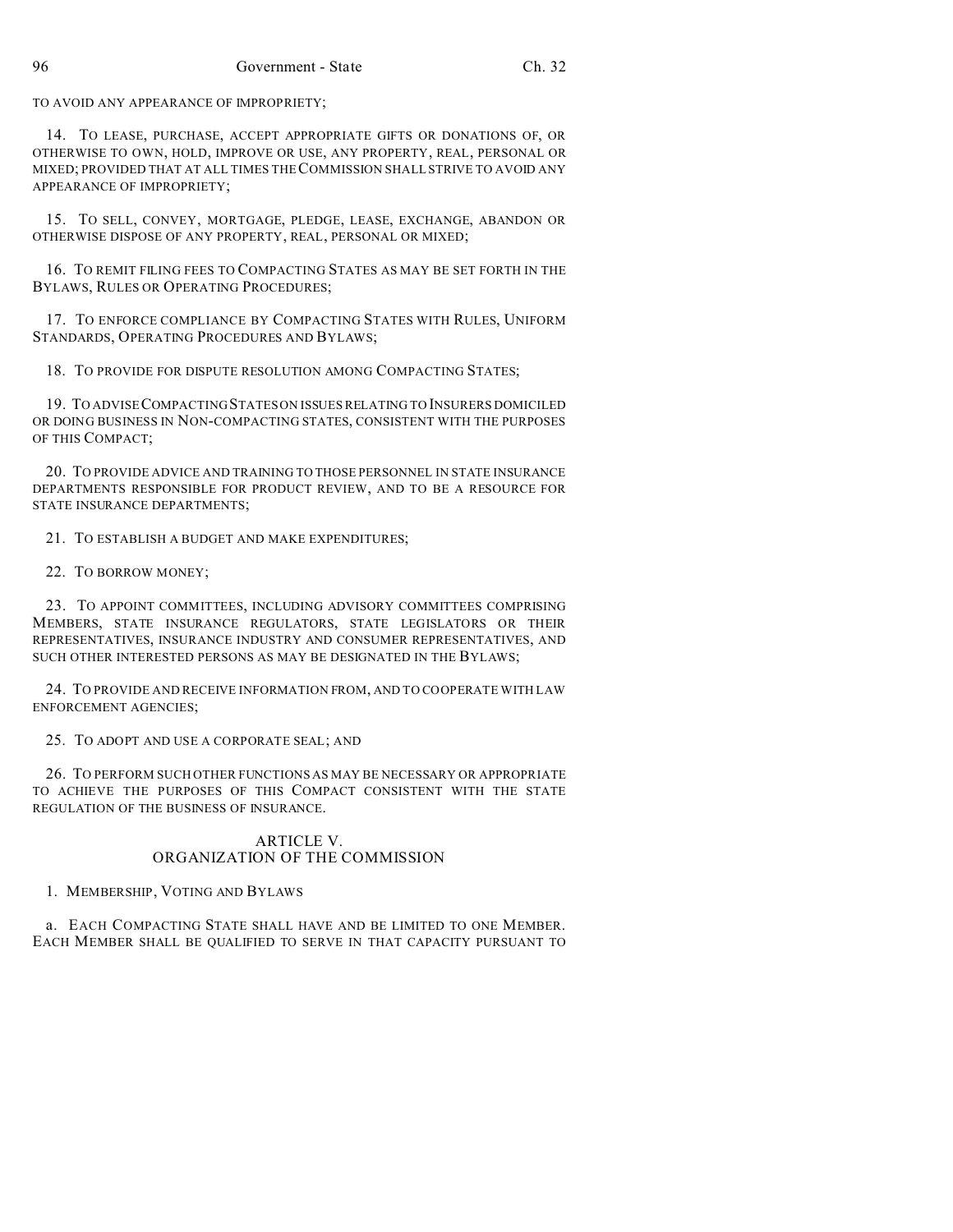#### Ch. 32 Government - State 97

APPLICABLE LAW OF THE COMPACTING STATE. ANY MEMBER MAY BE REMOVED OR SUSPENDED FROM OFFICE AS PROVIDED BY THE LAW OF THE STATE FROM WHICH HE OR SHE SHALL BE APPOINTED. ANY VACANCY OCCURRING IN THE COMMISSION SHALL BE FILLED IN ACCORDANCE WITH THE LAWS OF THE COMPACTING STATE WHEREIN THE VACANCY EXISTS. NOTHING HEREIN SHALL BE CONSTRUED TO AFFECT THE MANNER IN WHICH A COMPACTING STATE DETERMINES THE ELECTION OR APPOINTMENT AND QUALIFICATION OF ITS OWN COMMISSIONER.

b. EACH MEMBER SHALL BE ENTITLED TO ONE VOTE AND SHALL HAVE AN OPPORTUNITY TO PARTICIPATE IN THE GOVERNANCE OF THE COMMISSION IN ACCORDANCE WITH THE BYLAWS. NOTWITHSTANDING ANY PROVISION HEREIN TO THE CONTRARY, NO ACTION OF THE COMMISSION WITH RESPECT TO THE PROMULGATION OF A UNIFORM STANDARD SHALL BE EFFECTIVE UNLESS TWO-THIRDS (2/3) OF THE MEMBERS VOTE IN FAVOR THEREOF.

c. THE COMMISSION SHALL, BY A MAJORITY OF THE MEMBERS, PRESCRIBE BYLAWS TO GOVERN ITS CONDUCT AS MAY BE NECESSARY OR APPROPRIATE TO CARRY OUT THE PURPOSES, AND EXERCISE THE POWERS, OF THE COMPACT, INCLUDING, BUT NOT LIMITED TO:

i. ESTABLISHING THE FISCAL YEAR OF THE COMMISSION;

ii. PROVIDING REASONABLE PROCEDURES FOR APPOINTING AND ELECTING MEMBERS, AS WELL AS HOLDING MEETINGS, OF THE MANAGEMENT COMMITTEE;

iii. PROVIDING REASONABLE STANDARDS AND PROCEDURES: (i) FOR THE ESTABLISHMENT AND MEETINGS OF OTHER COMMITTEES, AND (ii) GOVERNING ANY GENERAL OR SPECIFIC DELEGATION OF ANY AUTHORITY OR FUNCTION OF THE COMMISSION;

iv. PROVIDING REASONABLE PROCEDURES FOR CALLING AND CONDUCTING MEETINGS OF THE COMMISSION THAT CONSISTS OF A MAJORITY OF COMMISSION MEMBERS, ENSURING REASONABLE ADVANCE NOTICE OF EACH SUCH MEETING, AND PROVIDING FOR THE RIGHT OF CITIZENS TO ATTEND EACH SUCH MEETING WITH ENUMERATED EXCEPTIONS DESIGNED TO PROTECT THE PUBLIC'S INTEREST, THE PRIVACY OF INDIVIDUALS, AND INSURERS' PROPRIETARY INFORMATION, INCLUDING TRADE SECRETS. THE COMMISSION MAY MEET IN CAMERA ONLY AFTER A MAJORITY OF THE ENTIRE MEMBERSHIP VOTES TO CLOSE A MEETING EN TOTO OR IN PART. AS SOON AS PRACTICABLE, THECOMMISSION MUST MAKE PUBLIC (i) A COPY OF THE VOTE TO CLOSE THE MEETING REVEALING THE VOTE OF EACH MEMBER WITH NO PROXY VOTES ALLOWED, AND (ii) VOTES TAKEN DURING SUCH MEETING;

v. ESTABLISHING THE TITLES, DUTIES AND AUTHORITY AND REASONABLE PROCEDURES FOR THE ELECTION OF THE OFFICERS OF THE COMMISSION;

vi. PROVIDING REASONABLE STANDARDS AND PROCEDURES FOR THE ESTABLISHMENT OF THE PERSONNEL POLICIES AND PROGRAMS OF THE COMMISSION. NOTWITHSTANDING ANY CIVIL SERVICE OR OTHER SIMILAR LAWS OF ANY COMPACTING STATE, THE BYLAWS SHALL EXCLUSIVELY GOVERN THE PERSONNEL POLICIES AND PROGRAMS OF THE COMMISSION;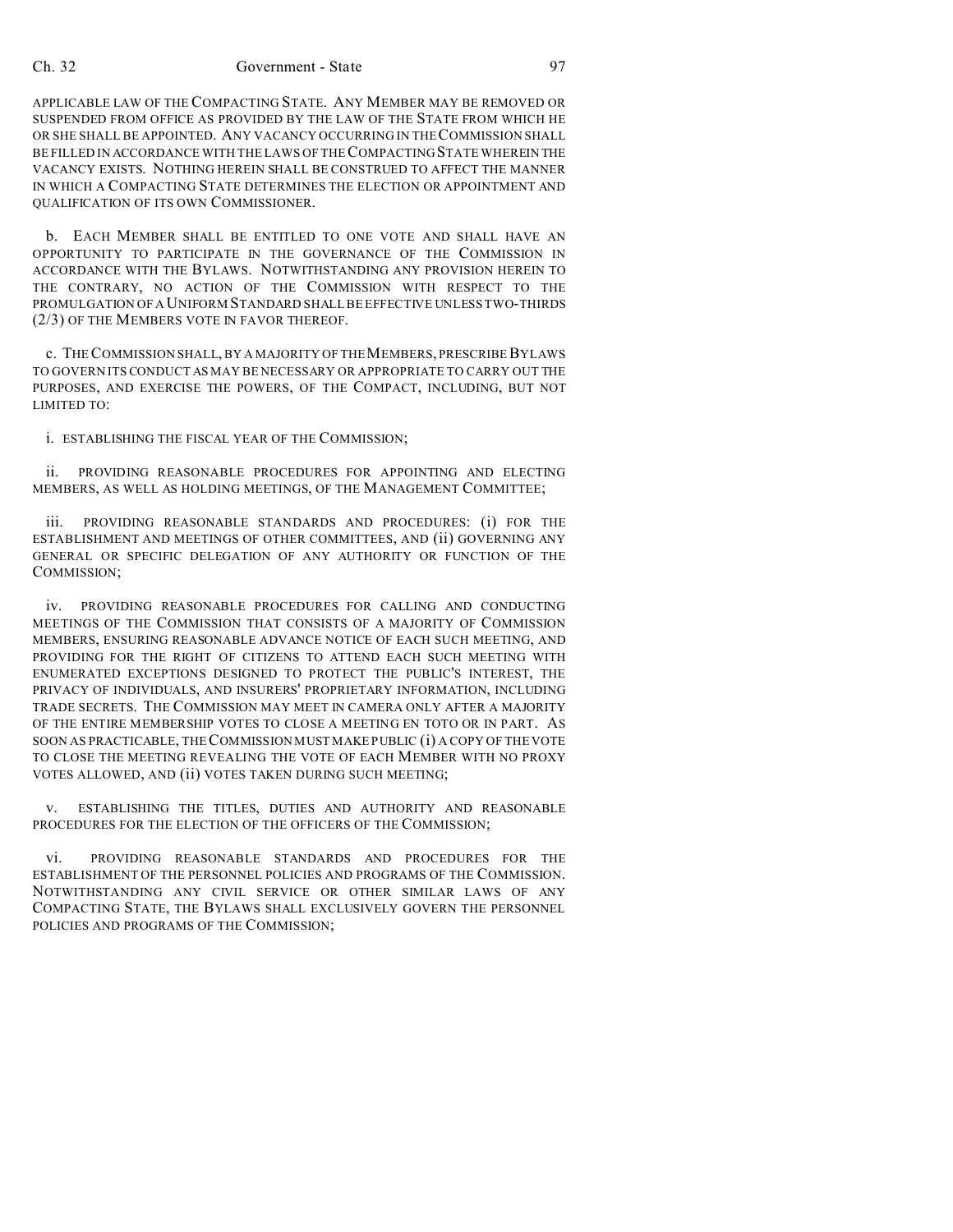vii. PROMULGATING A CODE OF ETHICS TO ADDRESS PERMISSIBLE AND PROHIBITED ACTIVITIES OF COMMISSION MEMBERS AND EMPLOYEES; AND

viii. PROVIDING A MECHANISM FOR WINDING UP THE OPERATIONS OF THE COMMISSION AND THE EQUITABLE DISPOSITION OF ANY SURPLUS FUNDS THAT MAY EXIST AFTER THE TERMINATION OF THE COMPACT AFTER THE PAYMENT AND/OR RESERVING OF ALL OF ITS DEBTS AND OBLIGATIONS.

d. THE COMMISSION SHALL PUBLISH ITS BYLAWS IN A CONVENIENT FORM AND FILE A COPY THEREOF AND A COPY OF ANY AMENDMENT THERETO, WITH THE APPROPRIATE AGENCY OR OFFICER IN EACH OF THE COMPACTING STATES.

2. MANAGEMENT COMMITTEE, OFFICERS AND PERSONNEL

a. A MANAGEMENT COMMITTEE COMPRISING NO MORE THAN FOURTEEN (14) MEMBERS SHALL BE ESTABLISHED AS FOLLOWS:

(i) ONE (1) MEMBER FROM EACH OF THE SIX (6) COMPACTING STATES WITH THE LARGEST PREMIUM VOLUME FOR INDIVIDUAL AND GROUP ANNUITIES, LIFE, DISABILITY INCOME AND LONG-TERM CARE INSURANCE PRODUCTS, DETERMINED FROM THE RECORDS OF THE NAIC FOR THE PRIOR YEAR;

(ii) FOUR (4) MEMBERS FROM THOSE COMPACTING STATES WITH AT LEAST TWO PERCENT (2%) OF THE MARKET BASED ON THE PREMIUM VOLUME DESCRIBED ABOVE, OTHER THAN THE SIX (6)COMPACTING STATES WITH THE LARGEST PREMIUM VOLUME, SELECTED ON A ROTATING BASIS AS PROVIDED IN THE BYLAWS, AND;

(iii) FOUR (4) MEMBERS FROM THOSE COMPACTING STATES WITH LESS THAN TWO PERCENT (2%) OF THE MARKET, BASED ON THE PREMIUM VOLUME DESCRIBED ABOVE, WITH ONE (1) SELECTED FROM EACH OF THE FOUR (4) ZONE REGIONS OF THENAIC AS PROVIDED IN THE BYLAWS.

b. THE MANAGEMENT COMMITTEE SHALL HAVE SUCH AUTHORITY AND DUTIES AS MAY BE SET FORTH IN THE BYLAWS, INCLUDING BUT NOT LIMITED TO:

i. MANAGING THE AFFAIRS OF THE COMMISSION IN A MANNER CONSISTENT WITH THE BYLAWS AND PURPOSES OF THE COMMISSION;

ii. ESTABLISHING AND OVERSEEING AN ORGANIZATIONAL STRUCTURE WITHIN, AND APPROPRIATE PROCEDURES FOR, THE COMMISSION TO PROVIDE FOR THE CREATION OF UNIFORMSTANDARDS AND OTHER RULES, RECEIPT AND REVIEW OF PRODUCT FILINGS, ADMINISTRATIVE AND TECHNICAL SUPPORT FUNCTIONS, REVIEW OF DECISIONS REGARDING THE DISAPPROVAL OF A PRODUCT FILING, AND THE REVIEW OF ELECTIONS MADE BY A COMPACTING STATE TO OPT OUT OF A UNIFORM STANDARD; PROVIDED THAT A UNIFORM STANDARD SHALL NOT BE SUBMITTED TO THE COMPACTINGSTATES FOR ADOPTION UNLESS APPROVED BY TWO-THIRDS (2/3) OF THE MEMBERS OF THE MANAGEMENT COMMITTEE;

iii. OVERSEEING THE OFFICES OF THE COMMISSION; AND

iv. PLANNING, IMPLEMENTING, AND COORDINATING COMMUNICATIONS AND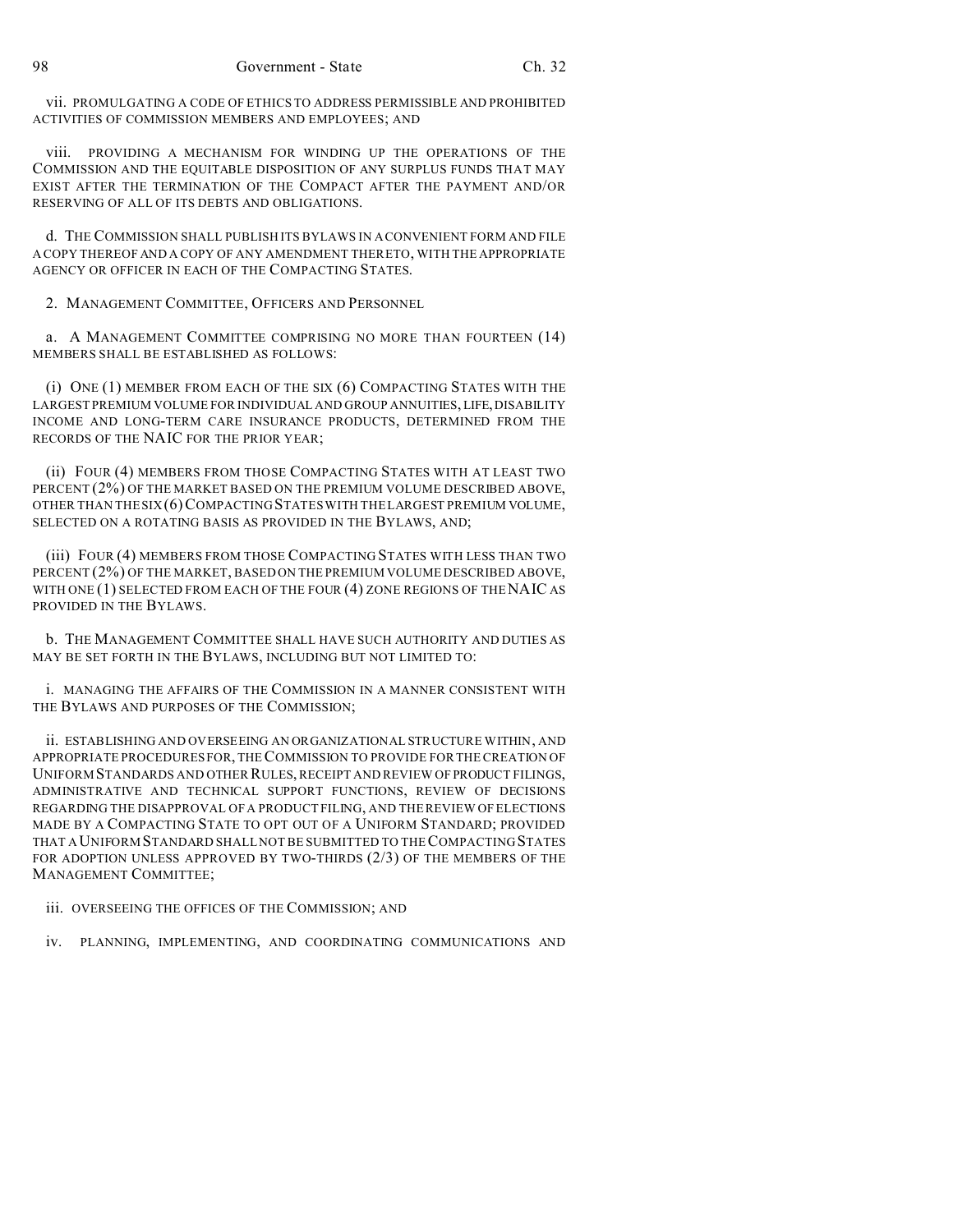ACTIVITIES WITH OTHER STATE, FEDERAL AND LOCAL GOVERNMENT ORGANIZATIONS IN ORDER TO ADVANCE THE GOALS OF THE COMMISSION.

c. THE COMMISSION SHALL ELECT ANNUALLY OFFICERS FROM THE MANAGEMENT COMMITTEE, WITH EACH HAVING SUCH AUTHORITY AND DUTIES, AS MAY BE SPECIFIED IN THE BYLAWS.

d. THE MANAGEMENT COMMITTEE MAY, SUBJECT TO THE APPROVAL OF THE COMMISSION, APPOINT OR RETAIN AN EXECUTIVE DIRECTOR FOR SUCH PERIOD, UPON SUCH TERMS AND CONDITIONS AND FOR SUCH COMPENSATION AS THE COMMISSION MAY DEEM APPROPRIATE. THE EXECUTIVE DIRECTOR SHALL SERVE AS SECRETARY TO THE COMMISSION, BUT SHALL NOT BE A MEMBER OF THE COMMISSION. THE EXECUTIVE DIRECTOR SHALL HIRE AND SUPERVISE SUCH OTHER STAFF AS MAY BE AUTHORIZED BY THE COMMISSION.

#### 3. LEGISLATIVE AND ADVISORY COMMITTEES

a. A LEGISLATIVE COMMITTEE COMPRISING STATE LEGISLATORS OR THEIR DESIGNEES SHALL BE ESTABLISHED TO MONITOR THE OPERATIONS OF, AND MAKE RECOMMENDATIONS TO, THE COMMISSION, INCLUDING THE MANAGEMENT COMMITTEE; PROVIDED THAT THE MANNER OF SELECTION AND TERM OF ANY LEGISLATIVE COMMITTEE MEMBER SHALL BE AS SET FORTH IN THE BYLAWS. PRIOR TO THE ADOPTION BY THE COMMISSION OF ANY UNIFORM STANDARD, REVISION TO THEBYLAWS, ANNUAL BUDGET OR OTHER SIGNIFICANT MATTER AS MAY BE PROVIDED IN THE BYLAWS, THE MANAGEMENT COMMITTEE SHALL CONSULT WITH AND REPORT TO THE LEGISLATIVE COMMITTEE.

b. THE COMMISSION SHALL ESTABLISH TWO (2) ADVISORY COMMITTEES, ONE OF WHICH SHALL COMPRISE CONSUMER REPRESENTATIVES INDEPENDENT OF THE INSURANCE INDUSTRY, AND THE OTHER COMPRISING INSURANCE INDUSTRY REPRESENTATIVES.

c. THE COMMISSION MAY ESTABLISH ADDITIONAL ADVISORY COMMITTEES AS ITS BYLAWS MAY PROVIDE FOR THE CARRYING OUT OF ITS FUNCTIONS.

4. CORPORATE RECORDS OF THE COMMISSION

THE COMMISSION SHALL MAINTAIN ITS CORPORATE BOOKS AND RECORDS IN ACCORDANCE WITH THE BYLAWS.

#### 5. QUALIFIED IMMUNITY, DEFENSE AND INDEMNIFICATION

a. THE MEMBERS, OFFICERS, EXECUTIVE DIRECTOR, EMPLOYEES AND REPRESENTATIVES OF THE COMMISSION SHALL BE IMMUNE FROM SUIT AND LIABILITY, EITHER PERSONALLY OR IN THEIR OFFICIAL CAPACITY, FOR ANY CLAIM FOR DAMAGE TO OR LOSS OF PROPERTY OR PERSONAL INJURY OR OTHER CIVIL LIABILITY CAUSED BY OR ARISING OUT OF ANY ACTUAL OR ALLEGED ACT, ERROR OR OMISSION THAT OCCURRED, OR THAT THE PERSON AGAINST WHOM THE CLAIM IS MADE HAD A REASONABLE BASIS FOR BELIEVING OCCURRED WITHIN THE SCOPE OF COMMISSION EMPLOYMENT, DUTIES OR RESPONSIBILITIES; PROVIDED, THAT NOTHING IN THIS PARAGRAPH SHALL BE CONSTRUED TO PROTECT ANY SUCH PERSON FROM SUIT AND/OR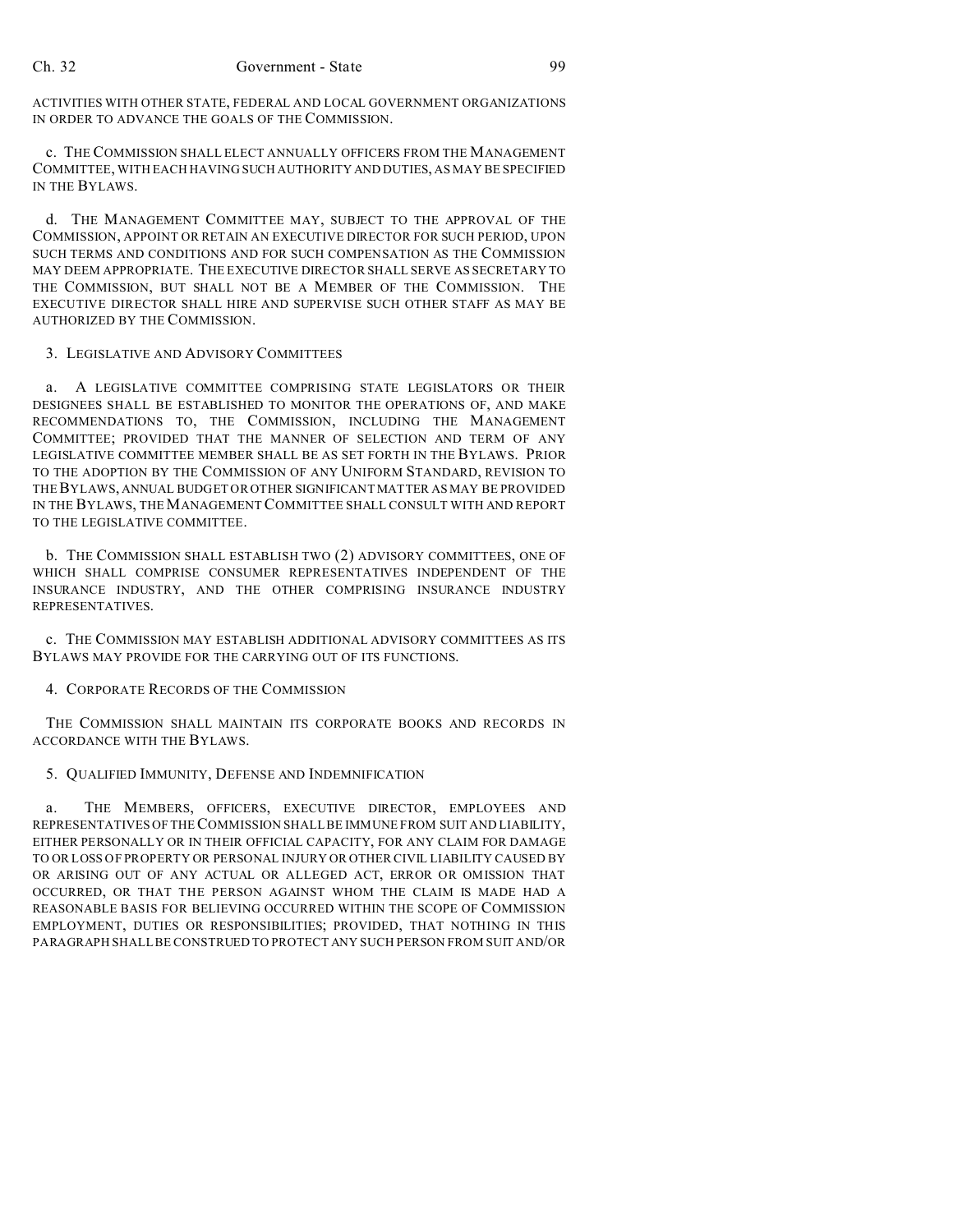LIABILITY FOR ANY DAMAGE, LOSS, INJURY OR LIABILITY CAUSED BY THE INTENTIONAL OR WILLFUL AND WANTON MISCONDUCT OF THAT PERSON.

b. THECOMMISSION SHALL DEFEND ANY MEMBER, OFFICER, EXECUTIVE DIRECTOR, EMPLOYEE OR REPRESENTATIVE OF THE COMMISSION IN ANY CIVIL ACTION SEEKING TO IMPOSE LIABILITY ARISING OUT OF ANY ACTUAL OR ALLEGED ACT, ERROR OR OMISSION THAT OCCURRED WITHIN THE SCOPE OF COMMISSION EMPLOYMENT, DUTIES OR RESPONSIBILITIES, OR THAT THE PERSON AGAINST WHOM THE CLAIM IS MADE HAD A REASONABLE BASIS FOR BELIEVING OCCURRED WITHIN THE SCOPE OF COMMISSION EMPLOYMENT, DUTIES OR RESPONSIBILITIES;PROVIDED, THAT NOTHING HEREIN SHALL BE CONSTRUED TO PROHIBIT THAT PERSON FROM RETAINING HIS OR HER OWN COUNSEL; AND PROVIDED FURTHER, THAT THE ACTUAL OR ALLEGED ACT, ERROR OR OMISSION DID NOT RESULT FROM THAT PERSON'S INTENTIONAL OR WILLFUL AND WANTON MISCONDUCT.

c. THE COMMISSION SHALL INDEMNIFY AND HOLD HARMLESS ANY MEMBER, OFFICER, EXECUTIVE DIRECTOR, EMPLOYEE OR REPRESENTATIVE OF THE COMMISSION FOR THE AMOUNT OF ANY SETTLEMENT OR JUDGMENT OBTAINED AGAINST THAT PERSON ARISING OUT OF ANY ACTUAL OR ALLEGED ACT, ERROR OR OMISSION THAT OCCURRED WITHIN THE SCOPE OF COMMISSION EMPLOYMENT, DUTIES OR RESPONSIBILITIES, OR THAT SUCH PERSON HAD A REASONABLE BASIS FOR BELIEVING OCCURRED WITHIN THE SCOPE OF COMMISSION EMPLOYMENT, DUTIES OR RESPONSIBILITIES, PROVIDED, THAT THE ACTUAL OR ALLEGED ACT, ERROR OR OMISSION DID NOT RESULT FROM THE INTENTIONAL OR WILLFUL AND WANTON MISCONDUCT OF THAT PERSON.

## ARTICLE VI. MEETINGS AND ACTS OF THE COMMISSION

1. THE COMMISSION SHALL MEET AND TAKE SUCH ACTIONS AS ARE CONSISTENT WITH THE PROVISIONS OF THIS COMPACT AND THE BYLAWS.

2. EACH MEMBER OF THE COMMISSION SHALL HAVE THE RIGHT AND POWER TO CAST A VOTE TO WHICH THAT COMPACTING STATE IS ENTITLED AND TO PARTICIPATE IN THE BUSINESS AND AFFAIRS OF THE COMMISSION. A MEMBER SHALL VOTE IN PERSON OR BY SUCH OTHER MEANS AS PROVIDED IN THE BYLAWS. THE BYLAWS MAY PROVIDE FOR MEMBERS' PARTICIPATION IN MEETINGS BY TELEPHONE OR OTHER MEANS OF COMMUNICATION.

3. THE COMMISSION SHALL MEET AT LEAST ONCE DURING EACH CALENDAR YEAR. ADDITIONAL MEETINGS SHALL BE HELD AS SET FORTH IN THE BYLAWS.

#### ARTICLE VII. RULES & OPERATING PROCEDURES: RULEMAKING FUNCTIONS OF THE COMMISSION AND OPTING OUT OF UNIFORM STANDARDS

1. RULEMAKINGAUTHORITY. THE COMMISSION SHALL PROMULGATE REASONABLE RULES, INCLUDING UNIFORM STANDARDS, AND OPERATING PROCEDURES IN ORDER TO EFFECTIVELY AND EFFICIENTLY ACHIEVE THE PURPOSES OF THIS COMPACT. NOTWITHSTANDING THE FOREGOING, IN THE EVENT THE COMMISSION EXERCISES ITS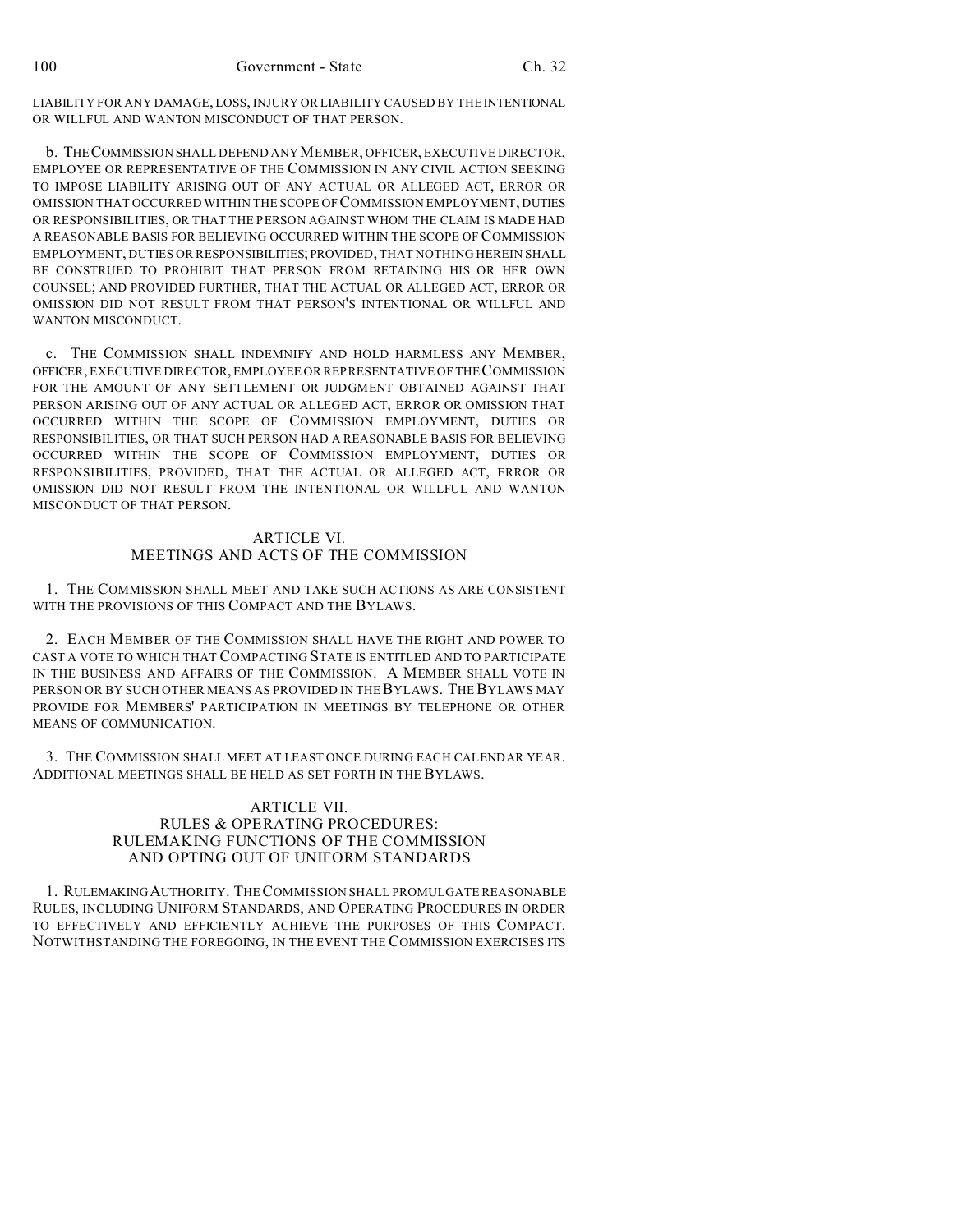RULEMAKING AUTHORITY IN A MANNER THAT IS BEYOND THE SCOPE OF THE PURPOSES OF THIS ACT, OR THE POWERS GRANTED HEREUNDER, THEN SUCH AN ACTION BY THE COMMISSION SHALL BE INVALID AND HAVE NO FORCE AND EFFECT.

2. RULEMAKING PROCEDURE. RULES AND OPERATING PROCEDURES SHALL BE MADE PURSUANT TO A RULEMAKING PROCESS THAT CONFORMS TO THEMODEL STATE ADMINISTRATIVE PROCEDURE ACT OF 1981 AS AMENDED, AS MAY BE APPROPRIATE TO THE OPERATIONS OF THE COMMISSION. BEFORE THE COMMISSION ADOPTS A UNIFORM STANDARD, THE COMMISSION SHALL GIVE WRITTEN NOTICE TO THE RELEVANT STATE LEGISLATIVE COMMITTEE(S) IN EACH COMPACTING STATE RESPONSIBLE FOR INSURANCE ISSUES OF ITS INTENTION TO ADOPT THE UNIFORM STANDARD. THE COMMISSION IN ADOPTING A UNIFORM STANDARD SHALL CONSIDER FULLY ALL SUBMITTED MATERIALS AND ISSUE A CONCISE EXPLANATION OF ITS DECISION.

3. EFFECTIVE DATE AND OPT OUT OF A UNIFORM STANDARD. A UNIFORM STANDARD SHALL BECOME EFFECTIVE NINETY (90) DAYS AFTER ITS PROMULGATION BY THE COMMISSION OR SUCH LATER DATE AS THE COMMISSION MAY DETERMINE; PROVIDED, HOWEVER, THAT A COMPACTING STATE MAY OPT OUT OF A UNIFORM STANDARD AS PROVIDED IN THIS ARTICLE. "OPT OUT" SHALL BE DEFINED AS ANY ACTION BY A COMPACTING STATE TO DECLINE TO ADOPT OR PARTICIPATE IN A PROMULGATED UNIFORM STANDARD. ALL OTHER RULES AND OPERATING PROCEDURES, AND AMENDMENTS THERETO, SHALL BECOME EFFECTIVE AS OF THE DATE SPECIFIED IN EACH RULE, OPERATING PROCEDURE OR AMENDMENT.

4. OPT OUT PROCEDURE. A COMPACTING STATE MAY OPT OUT OF A UNIFORM STANDARD, EITHER BY LEGISLATION OR REGULATION DULY PROMULGATED BY THE INSURANCE DEPARTMENT UNDER THE COMPACTING STATE'S ADMINISTRATIVE PROCEDURE ACT. IF A COMPACTING STATE ELECTS TO OPT OUT OF A UNIFORM STANDARD BY REGULATION, IT MUST (a) GIVE WRITTEN NOTICE TO THE COMMISSION NO LATER THAN TEN (10) BUSINESS DAYS AFTER THE UNIFORM STANDARD IS PROMULGATED, OR AT THE TIME THE STATE BECOMES A COMPACTING STATE AND (b) FIND THAT THE UNIFORM STANDARD DOES NOT PROVIDE REASONABLE PROTECTIONS TO THE CITIZENS OF THE STATE, GIVEN THE CONDITIONS IN THE STATE. THE COMMISSIONER SHALL MAKE SPECIFIC FINDINGS OF FACT AND CONCLUSIONS OF LAW, BASED ON A PREPONDERANCE OF THE EVIDENCE, DETAILING THE CONDITIONS IN THE STATE WHICH WARRANT A DEPARTURE FROM THE UNIFORM STANDARD AND DETERMINING THAT THE UNIFORM STANDARD WOULD NOT REASONABLY PROTECT THE CITIZENS OF THE STATE. THE COMMISSIONER MUST CONSIDER AND BALANCE THE FOLLOWING FACTORS AND FIND THAT THE CONDITIONS IN THE STATE AND NEEDS OF THE CITIZENS OF THE STATE OUTWEIGH: (i) THE INTENT OF THE LEGISLATURE TO PARTICIPATE IN, AND THE BENEFITS OF, AN INTERSTATE AGREEMENT TO ESTABLISH NATIONAL UNIFORM CONSUMER PROTECTIONS FOR THE PRODUCTS SUBJECT TO THIS ACT; AND (ii) THE PRESUMPTION THAT A UNIFORM STANDARD ADOPTED BY THE COMMISSION PROVIDESREASONABLE PROTECTIONS TO CONSUMERS OF THE RELEVANT PRODUCT.

NOTWITHSTANDING THE FOREGOING, A COMPACTING STATE MAY, AT THE TIME OF ITS ENACTMENT OF THIS COMPACT, PROSPECTIVELY OPT OUT OF ALL UNIFORM STANDARDS INVOLVING LONG-TERM CARE INSURANCE PRODUCTS BY EXPRESSLY PROVIDING FOR SUCH OPT OUT IN THE ENACTED COMPACT, AND SUCH AN OPT OUT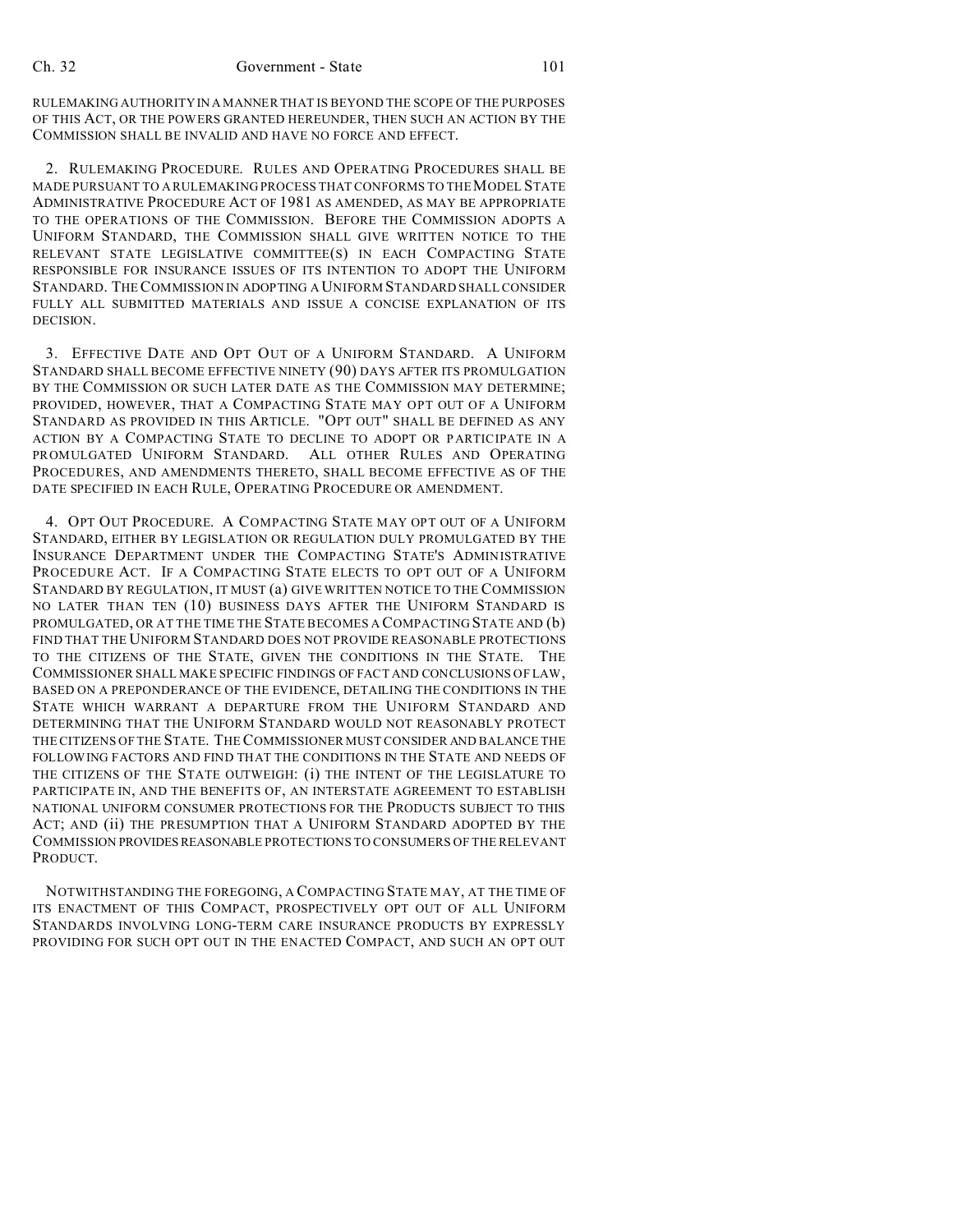SHALL NOT BE TREATED AS A MATERIAL VARIANCE IN THE OFFER OR ACCEPTANCE OF ANY STATE TO PARTICIPATE IN THIS COMPACT. SUCH AN OPT OUT SHALL BE EFFECTIVE AT THE TIME OF ENACTMENT OF THIS COMPACT BY THE COMPACTING STATE AND SHALL APPLY TO ALL EXISTING UNIFORM STANDARDS INVOLVING LONG-TERM CARE INSURANCE PRODUCTS AND THOSE SUBSEQUENTLY PROMULGATED.

5. EFFECT OF OPT OUT. IF A COMPACTING STATE ELECTS TO OPT OUT OF A UNIFORM STANDARD, THE UNIFORM STANDARD SHALL REMAIN APPLICABLE IN THE COMPACTING STATE ELECTING TO OPT OUT UNTIL SUCH TIME THE OPT-OUT LEGISLATION IS ENACTED INTO LAW OR THE REGULATION OPTING OUT BECOMES EFFECTIVE.

ONCE THE OPT OUT OF A UNIFORM STANDARD BY A COMPACTING STATE BECOMES EFFECTIVE AS PROVIDED UNDER THE LAWS OF THAT STATE, THE UNIFORM STANDARD SHALL HAVE NO FURTHER FORCE AND EFFECT IN THAT STATE UNLESS AND UNTIL THE LEGISLATION OR REGULATION IMPLEMENTING THE OPT-OUT IS REPEALED OR OTHERWISE BECOMES INEFFECTIVE UNDER THE LAWS OF THE STATE. IF A COMPACTING STATE OPTS OUT OF A UNIFORM STANDARD AFTER THE UNIFORM STANDARD HAS BEEN MADE EFFECTIVE IN THAT STATE, THE OPT-OUT SHALL HAVE THE SAME PROSPECTIVE EFFECT AS PROVIDED UNDER ARTICLE XIV FOR WITHDRAWALS.

6. STAY OF UNIFORM STANDARD. IF A COMPACTING STATE HAS FORMALLY INITIATED THE PROCESS OF OPTING OUT OF A UNIFORM STANDARD BY REGULATION, AND WHILE THE REGULATORY OPT-OUT IS PENDING, THE COMPACTING STATE MAY PETITION THE COMMISSION, AT LEAST FIFTEEN (15) DAYS BEFORE THE EFFECTIVE DATE OF THE UNIFORM STANDARD, TO STAY THE EFFECTIVENESS OF THE UNIFORM STANDARD IN THAT STATE. THE COMMISSION MAY GRANT A STAY IF IT DETERMINES THE REGULATORY OPT-OUT IS BEING PURSUED IN A REASONABLE MANNER AND THERE IS A LIKELIHOOD OF SUCCESS. IF A STAY IS GRANTED OR EXTENDED BY THE COMMISSION, THE STAY OR EXTENSION THEREOF MAY POSTPONE THE EFFECTIVE DATE BY UP TO NINETY (90) DAYS, UNLESS AFFIRMATIVELY EXTENDED BY THE COMMISSION; PROVIDED, A STAY MAY NOT BE PERMITTED TO REMAIN IN EFFECT FOR MORE THAN ONE (1) YEAR UNLESS THE COMPACTING STATE CAN SHOW EXTRAORDINARY CIRCUMSTANCES WHICH WARRANT A CONTINUANCE OF THE STAY, INCLUDING, BUT NOT LIMITED TO, THE EXISTENCE OF A LEGAL CHALLENGE WHICH PREVENTS THE COMPACTING STATE FROM OPTING OUT. A STAY MAY BE TERMINATED BY THE COMMISSION UPON NOTICE THAT THE RULEMAKING PROCESS HAS BEEN TERMINATED.

7. NOT LATER THAN THIRTY (30) DAYS AFTER A RULE OR OPERATING PROCEDURE IS PROMULGATED, ANY PERSON MAY FILE A PETITION FOR JUDICIAL REVIEW OF THE RULE OR OPERATING PROCEDURE; PROVIDED, THAT THE FILING OF SUCH A PETITION SHALL NOT STAY OR OTHERWISE PREVENT THE RULE OR OPERATING PROCEDURE FROM BECOMING EFFECTIVE UNLESS THE COURT FINDS THAT THE PETITIONER HAS A SUBSTANTIAL LIKELIHOOD OF SUCCESS. THE COURT SHALL GIVE DEFERENCE TO THE ACTIONS OF THE COMMISSION CONSISTENT WITH APPLICABLE LAW AND SHALL NOT FIND THE RULE OR OPERATING PROCEDURE TO BE UNLAWFUL IF THE RULE OR OPERATING PROCEDURE REPRESENTS A REASONABLEEXERCISEOFTHE COMMISSION'S AUTHORITY.

#### ARTICLE VIII.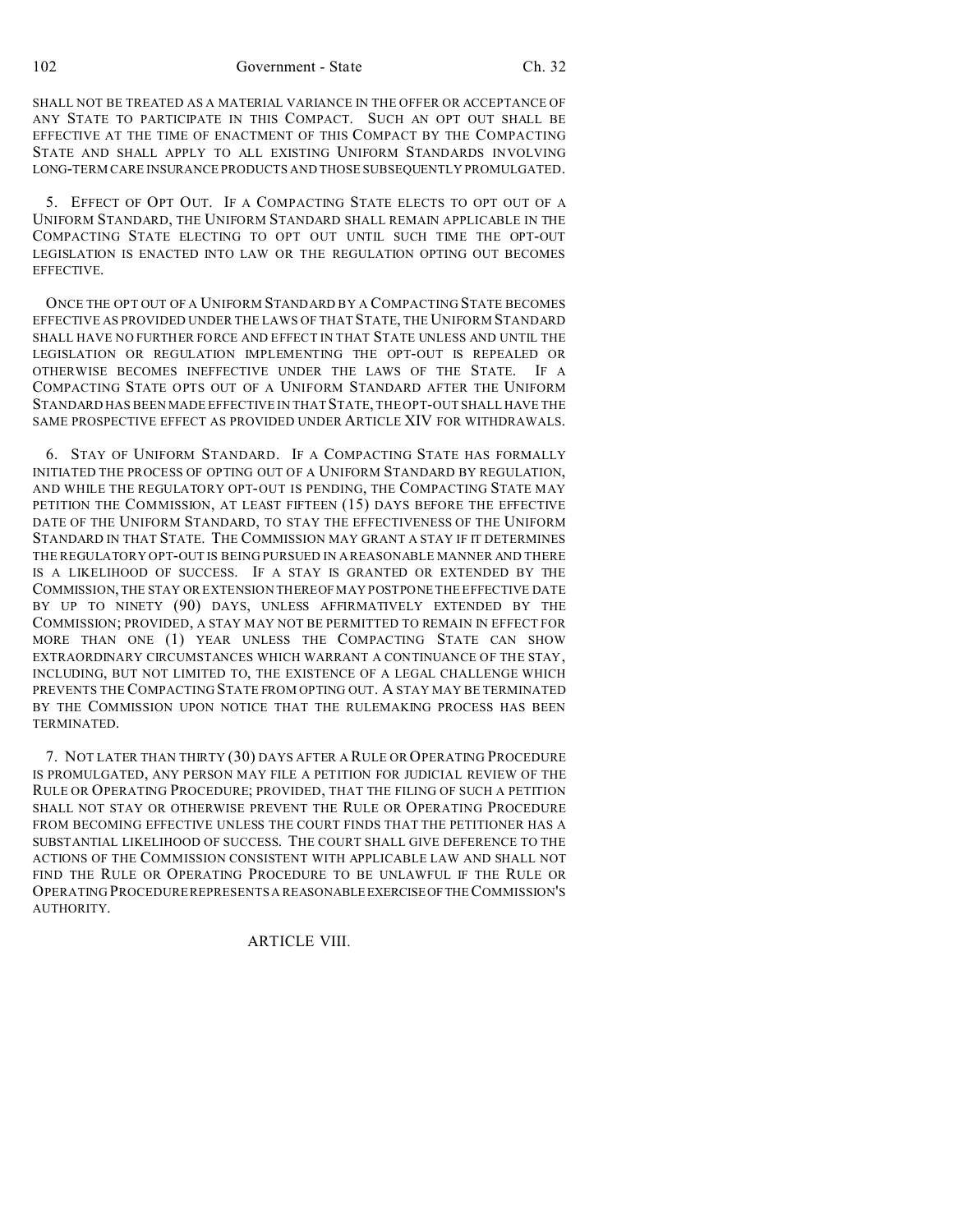# COMMISSION RECORDS AND ENFORCEMENT

1. THE COMMISSION SHALL PROMULGATE RULES ESTABLISHING CONDITIONS AND PROCEDURES FOR PUBLIC INSPECTION AND COPYING OF ITS INFORMATION AND OFFICIAL RECORDS, EXCEPT SUCH INFORMATION AND RECORDS INVOLVING THE PRIVACY OF INDIVIDUALS AND INSURERS' TRADE SECRETS. THE COMMISSION MAY PROMULGATE ADDITIONAL RULES UNDER WHICH IT MAY MAKE AVAILABLE TO FEDERAL AND STATE AGENCIES, INCLUDING LAW ENFORCEMENT AGENCIES, RECORDS AND INFORMATION OTHERWISE EXEMPT FROM DISCLOSURE, AND MAY ENTER INTO AGREEMENTS WITH SUCH AGENCIES TO RECEIVE OR EXCHANGE INFORMATION OR RECORDS SUBJECT TO NONDISCLOSURE AND CONFIDENTIALITY PROVISIONS.

2. EXCEPT AS TO PRIVILEGED RECORDS, DATA AND INFORMATION, THE LAWS OF ANY COMPACTING STATE PERTAINING TO CONFIDENTIALITY OR NONDISCLOSURE SHALL NOT RELIEVE ANY COMPACTING STATE COMMISSIONER OF THE DUTY TO DISCLOSE ANY RELEVANT RECORDS, DATA OR INFORMATION TO THE COMMISSION; PROVIDED, THAT DISCLOSURE TO THECOMMISSION SHALL NOT BE DEEMED TO WAIVE OR OTHERWISE AFFECT ANY CONFIDENTIALITY REQUIREMENT; AND FURTHER PROVIDED, THAT, EXCEPT AS OTHERWISE EXPRESSLY PROVIDED IN THIS ACT, THE COMMISSION SHALL NOT BE SUBJECT TO THE COMPACTING STATE'S LAWSPERTAINING TO CONFIDENTIALITY AND NONDISCLOSURE WITH RESPECT TO RECORDS, DATA AND INFORMATION IN ITS POSSESSION. CONFIDENTIAL INFORMATION OF THE COMMISSION SHALL REMAIN CONFIDENTIAL AFTER SUCH INFORMATION IS PROVED TO ANY COMMISSIONER.

3. THE COMMISSION SHALL MONITORCOMPACTING STATES FOR COMPLIANCE WITH DULY ADOPTED BYLAWS, RULES, INCLUDING UNIFORM STANDARDS, AND OPERATING PROCEDURES. THE COMMISSION SHALL NOTIFY ANY NON-COMPLYING COMPACTING STATE IN WRITING OF ITS NONCOMPLIANCE WITH COMMISSION BYLAWS, RULES OR OPERATING PROCEDURES. IF A NON-COMPLYING COMPACTING STATE FAILS TO REMEDY ITS NONCOMPLIANCE WITHIN THE TIME SPECIFIED IN THE NOTICE OF NONCOMPLIANCE, THE COMPACTING STATE SHALL BE DEEMED TO BE IN DEFAULT AS SET FORTH IN ARTICLE XIV.

4. THE COMMISSIONER OF ANY STATE IN WHICH AN INSURER IS AUTHORIZED TO DO BUSINESS, OR IS CONDUCTING THE BUSINESS OF INSURANCE, SHALL CONTINUE TO EXERCISE HIS OR HER AUTHORITY TO OVERSEE THE MARKET REGULATION OF THE ACTIVITIES OF THE INSURER IN ACCORDANCE WITH THE PROVISIONS OF THE STATE'S LAW. THE COMMISSIONER'S ENFORCEMENT OF COMPLIANCE WITH THE COMPACT IS GOVERNED BY THE FOLLOWING PROVISIONS:

a. WITH RESPECT TO THE COMMISSIONER'S MARKET REGULATION OF A PRODUCT OR ADVERTISEMENT THAT IS APPROVED OR CERTIFIED TO THE COMMISSION, THE CONTENTOFTHE PRODUCT OR ADVERTISEMENT SHALL NOT CONSTITUTE A VIOLATION OF THE PROVISIONS, STANDARDS OR REQUIREMENTS OF THE COMPACT EXCEPT UPON A FINAL ORDER OF THE COMMISSION, ISSUED AT THE REQUEST OF A COMMISSIONER AFTER PRIOR NOTICE TO THE INSURER AND AN OPPORTUNITY FOR HEARING BEFORE THE COMMISSION.

b. BEFORE A COMMISSIONER MAY BRING AN ACTION FOR VIOLATION OF ANY PROVISION, STANDARD OR REQUIREMENT OF THE COMPACT RELATING TO THE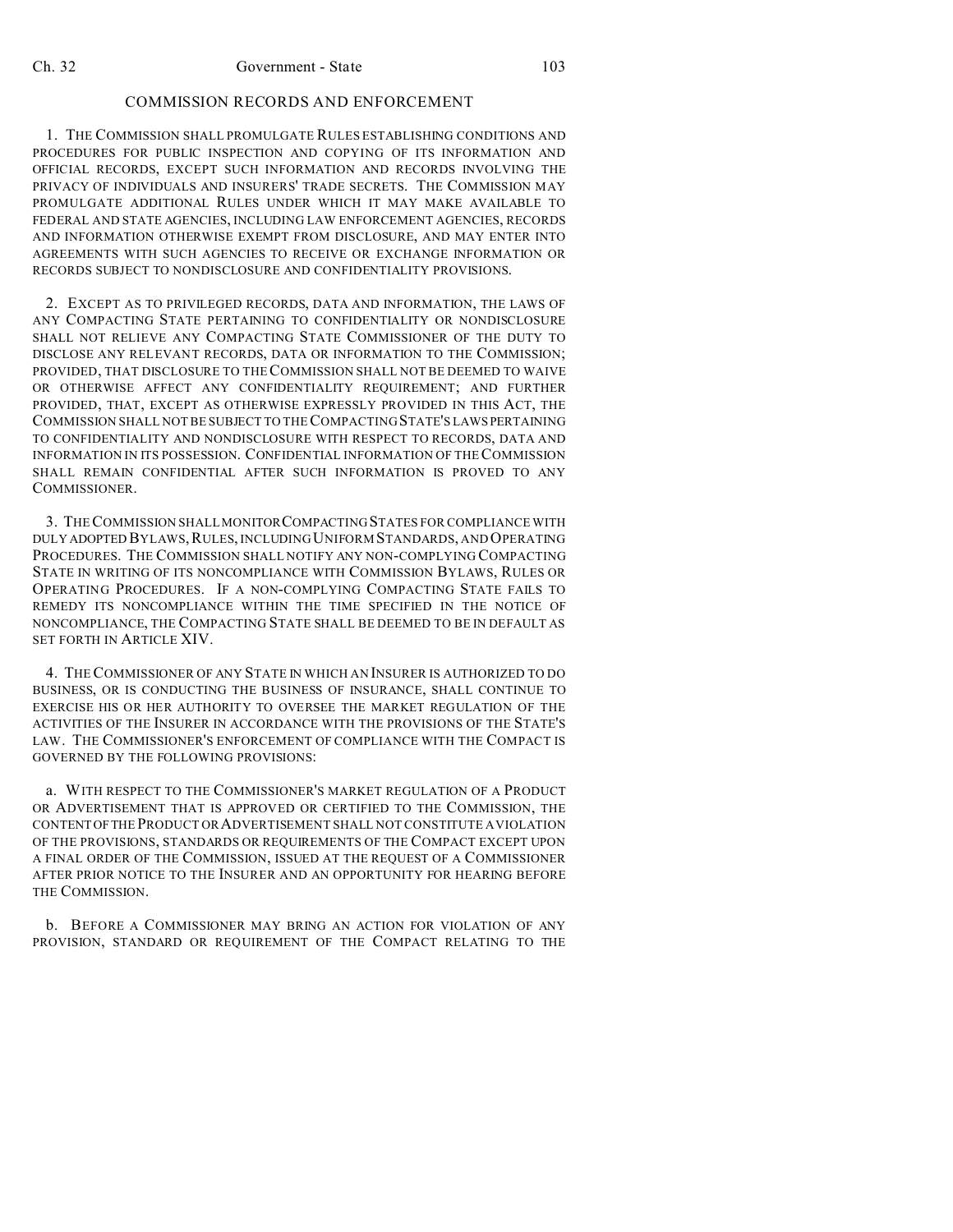104 Government - State Ch. 32

CONTENT OF AN ADVERTISEMENT NOT APPROVED OR CERTIFIED TO THE COMMISSION, THE COMMISSION, OR AN AUTHORIZED COMMISSION OFFICER OR EMPLOYEE, MUST AUTHORIZE THE ACTION. HOWEVER, AUTHORIZATION PURSUANT TO THIS PARAGRAPH DOES NOT REQUIRE NOTICE TO THE INSURER, OPPORTUNITY FOR HEARING OR DISCLOSURE OF REQUESTS FOR AUTHORIZATION OR RECORDS OF THE COMMISSION'S ACTION ON SUCH REQUESTS.

#### ARTICLE IX. DISPUTE RESOLUTION

THECOMMISSION SHALL ATTEMPT, UPON THE REQUEST OF A MEMBER, TO RESOLVE ANY DISPUTES OR OTHER ISSUES THAT ARE SUBJECT TO THIS COMPACT AND WHICH MAY ARISEBETWEEN TWO OR MORE COMPACTING STATES, OR BETWEEN COMPACTING STATES AND NON-COMPACTING STATES, AND THE COMMISSION SHALL PROMULGATE AN OPERATING PROCEDURE PROVIDING FOR RESOLUTION OF SUCH DISPUTES.

#### ARTICLE X. PRODUCT FILING AND APPROVAL

1. INSURERS AND THIRD-PARTY FILERS SEEKING TO HAVE A PRODUCT APPROVED BY THE COMMISSION SHALL FILE THE PRODUCT WITH, AND PAY APPLICABLE FILING FEES TO, THECOMMISSION. NOTHING IN THIS ACT SHALL BE CONSTRUED TO RESTRICT OR OTHERWISE PREVENT AN INSURERFROMFILING ITS PRODUCT WITH THE INSURANCE DEPARTMENT IN ANY STATE WHEREIN THE INSURER IS LICENSED TO CONDUCT THE BUSINESS OF INSURANCE, AND SUCH FILING SHALL BE SUBJECT TO THE LAWS OF THE STATES WHERE FILED.

2. THE COMMISSION SHALL ESTABLISH APPROPRIATE FILING AND REVIEW PROCESSES AND PROCEDURES PURSUANT TO COMMISSION RULES AND OPERATING PROCEDURES. NOTWITHSTANDING ANY PROVISION HEREIN TO THE CONTRARY, THE COMMISSION SHALL PROMULGATE RULES TO ESTABLISH CONDITIONS AND PROCEDURES UNDER WHICH THE COMMISSION WILL PROVIDE PUBLIC ACCESS TO PRODUCT FILING INFORMATION. IN ESTABLISHING SUCH RULES, THE COMMISSION SHALL CONSIDER THE INTERESTS OF THE PUBLIC IN HAVING ACCESS TO SUCH INFORMATION, AS WELL AS PROTECTION OF PERSONAL MEDICAL AND FINANCIAL INFORMATION AND TRADE SECRETS, THAT MAY BE CONTAINED IN A PRODUCT FILING OR SUPPORTING INFORMATION.

3. ANY PRODUCT APPROVED BY THE COMMISSION MAY BE SOLD OR OTHERWISE ISSUED IN THOSE COMPACTING STATES FOR WHICH THE INSURER IS LEGALLY AUTHORIZED TO DO BUSINESS.

#### ARTICLE XI. REVIEW OF COMMISSION DECISIONS REGARDING FILINGS

1. NOT LATER THAN THIRTY (30) DAYS AFTER THE COMMISSION HAS GIVEN NOTICE OF A DISAPPROVED PRODUCT OR ADVERTISEMENT FILED WITH THECOMMISSION, THE INSURER OR THIRD-PARTY FILER WHOSE FILING WAS DISAPPROVED MAY APPEAL THE DETERMINATION TO A REVIEW PANEL APPOINTED BY THE COMMISSION. THE COMMISSION SHALL PROMULGATE RULES TO ESTABLISH PROCEDURES FOR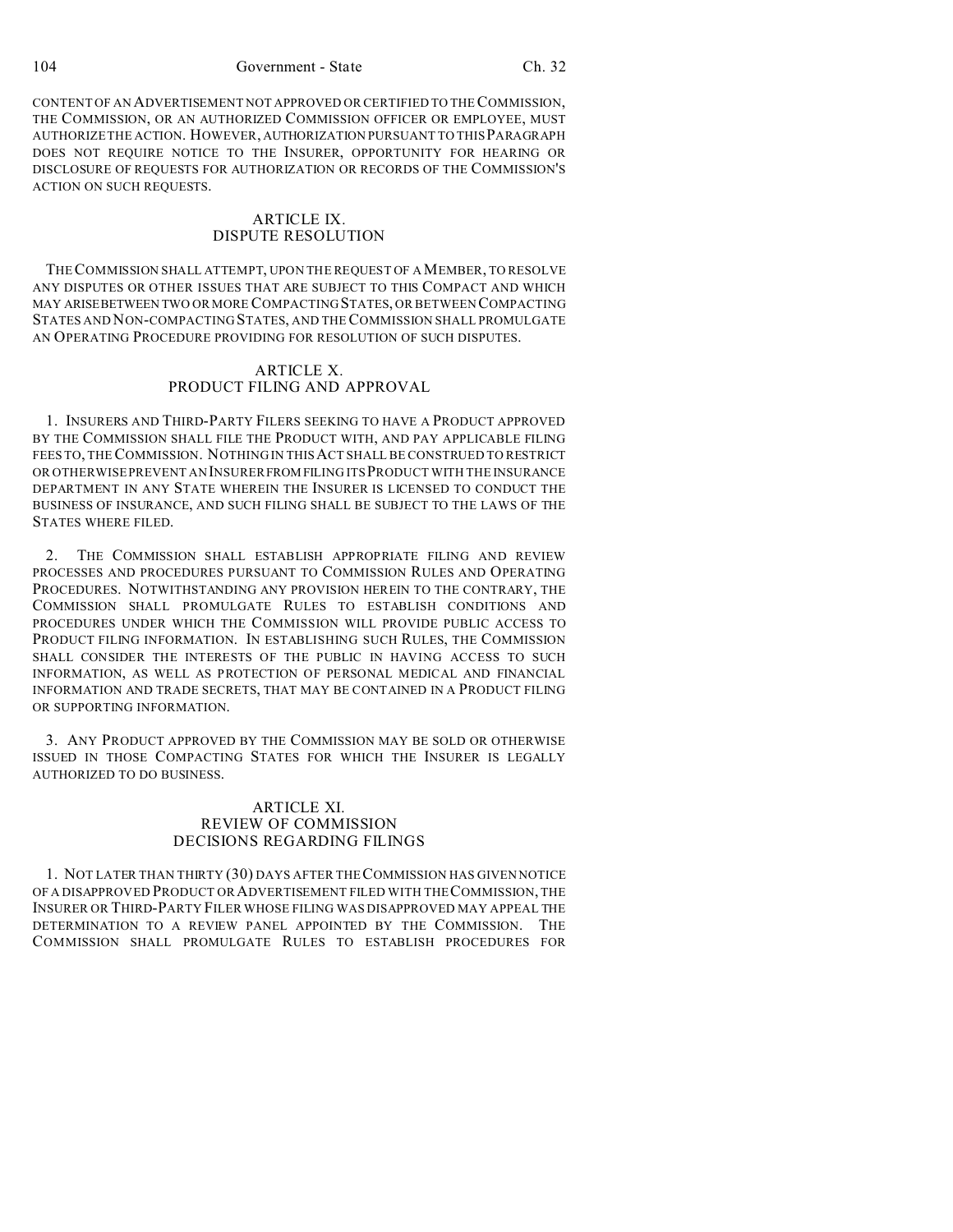#### Ch. 32 Government - State 105

APPOINTING SUCH REVIEW PANELS AND PROVIDE FOR NOTICE AND HEARING. AN ALLEGATION THAT THE COMMISSION, IN DISAPPROVING A PRODUCT OR ADVERTISEMENT FILED WITH THECOMMISSION, ACTED ARBITRARILY, CAPRICIOUSLY, OR IN A MANNER THAT IS AN ABUSE OF DISCRETION OR OTHERWISE NOT IN ACCORDANCE WITH THE LAW, IS SUBJECT TO JUDICIAL REVIEW IN ACCORDANCE WITH ARTICLE III, SECTION 5.

2. THE COMMISSION SHALL HAVE AUTHORITY TO MONITOR, REVIEW AND RECONSIDER PRODUCTS AND ADVERTISEMENT SUBSEQUENT TO THEIR FILING OR APPROVAL UPON A FINDING THAT THE PRODUCT DOES NOT MEET THE RELEVANT UNIFORM STANDARD. WHERE APPROPRIATE, THE COMMISSION MAY WITHDRAW OR MODIFY ITS APPROVAL AFTER PROPER NOTICE AND HEARING, SUBJECT TO THE APPEAL PROCESS IN SECTION 1 ABOVE.

#### ARTICLE XII. FINANCE

1. THE COMMISSION SHALL PAY OR PROVIDE FOR THE PAYMENT OF THE REASONABLE EXPENSES OF ITS ESTABLISHMENT AND ORGANIZATION. TO FUND THE COST OF ITS INITIAL OPERATIONS,THECOMMISSION MAY ACCEPT CONTRIBUTIONS AND OTHER FORMS OF FUNDING FROM THE NATIONAL ASSOCIATION OF INSURANCE COMMISSIONERS, COMPACTING STATES AND OTHER SOURCES. CONTRIBUTIONS AND OTHER FORMS OF FUNDING FROM OTHER SOURCES SHALL BE OF SUCH A NATURE THAT THE INDEPENDENCE OF THE COMMISSION CONCERNING THE PERFORMANCE OF ITS DUTIES SHALL NOT BE COMPROMISED.

2. THE COMMISSION SHALL COLLECT A FILING FEE FROM EACH INSURER AND THIRD-PARTY FILER FILING A PRODUCT WITH THE COMMISSION TO COVER THE COST OF THE OPERATIONS AND ACTIVITIES OF THE COMMISSION AND ITS STAFF IN A TOTAL AMOUNT SUFFICIENT TO COVER THE COMMISSION'S ANNUAL BUDGET.

3. THE COMMISSION'S BUDGET FOR A FISCAL YEAR SHALL NOT BE APPROVED UNTIL IT HAS BEEN SUBJECT TO NOTICE AND COMMENT AS SET FORTH IN ARTICLE VII OF THIS COMPACT.

4. THE COMMISSION SHALL BE EXEMPT FROM ALL TAXATION IN AND BY THE COMPACTING STATES.

5. THE COMMISSION SHALL NOT PLEDGE THE CREDIT OF ANY COMPACTING STATE, EXCEPT BY AND WITH THE APPROPRIATE LEGAL AUTHORITY OF THAT COMPACTING STATE.

6. THE COMMISSION SHALL KEEP COMPLETE AND ACCURATE ACCOUNTS OF ALL ITS INTERNAL RECEIPTS, INCLUDING GRANTS AND DONATIONS, AND DISBURSEMENTS OF ALL FUNDS UNDER ITS CONTROL. THE INTERNAL FINANCIAL ACCOUNTS OF THE COMMISSION SHALL BE SUBJECT TO THE ACCOUNTING PROCEDURES ESTABLISHED UNDER ITS BYLAWS. THE FINANCIAL ACCOUNTS AND REPORTS INCLUDING THE SYSTEM OF INTERNAL CONTROLS AND PROCEDURES OF THE COMMISSION SHALL BE AUDITED ANNUALLY BY AN INDEPENDENT CERTIFIED PUBLIC ACCOUNTANT. UPON THE DETERMINATION OF THE COMMISSION, BUT NO LESS FREQUENTLY THAN EVERY THREE (3) YEARS, THE REVIEW OF THE INDEPENDENT AUDITOR SHALL INCLUDE A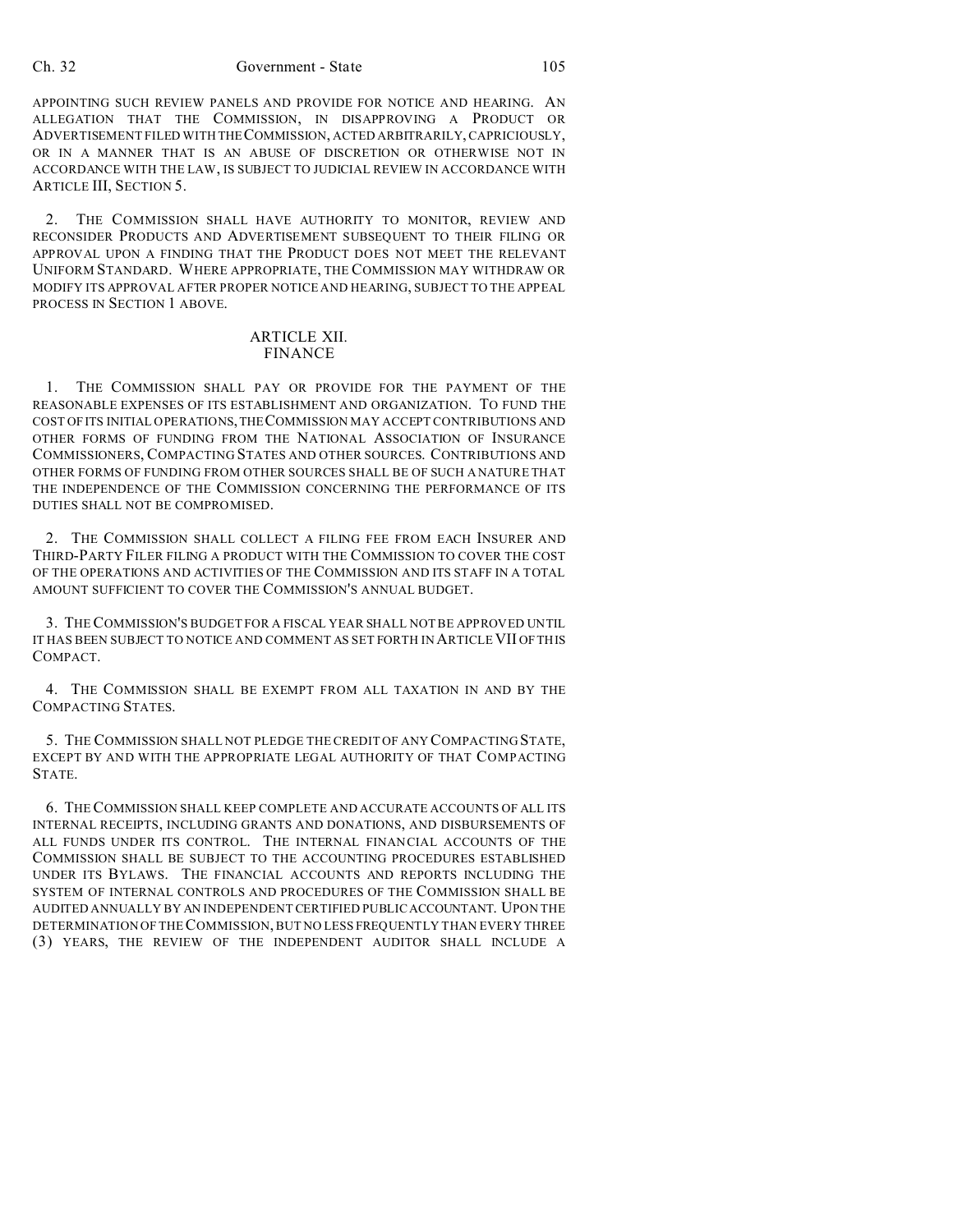106 Government - State Ch. 32

MANAGEMENT AND PERFORMANCE AUDIT OF THE COMMISSION. THE COMMISSION SHALL MAKE AN ANNUAL REPORT TO THE GOVERNOR AND LEGISLATURE OF THE COMPACTINGSTATES, WHICH SHALL INCLUDE A REPORT OF THE INDEPENDENT AUDIT. THE COMMISSION'S INTERNAL ACCOUNTS SHALL NOT BE CONFIDENTIAL AND SUCH MATERIALS MAY BE SHARED WITH THE COMMISSIONER OF ANY COMPACTING STATE UPON REQUEST, PROVIDED, HOWEVER, THAT ANY WORK PAPERS RELATED TO ANY INTERNAL OR INDEPENDENT AUDIT AND ANY INFORMATION REGARDING THE PRIVACY OF INDIVIDUALS' AND INSURERS' PROPRIETARY INFORMATION, INCLUDING TRADE SECRETS, SHALL REMAIN CONFIDENTIAL.

7. NO COMPACTING STATE SHALL HAVE ANY CLAIM TO OR OWNERSHIP OF ANY PROPERTY HELD BY OR VESTED IN THE COMMISSION OR TO ANY COMMISSION FUNDS HELD PURSUANT TO THE PROVISIONS OF THIS COMPACT.

#### ARTICLE XIII. COMPACTING STATES, EFFECTIVE DATE AND AMENDMENT

1. ANY STATE IS ELIGIBLE TO BECOME A COMPACTING STATE.

2. THE COMPACT SHALL BECOME EFFECTIVE AND BINDING UPON LEGISLATIVE ENACTMENT OF THE COMPACT INTO LAW BY TWO COMPACTING STATES; PROVIDED, THE COMMISSION SHALL BECOME EFFECTIVE FOR PURPOSES OF ADOPTING UNIFORM STANDARDS FOR, REVIEWING, AND GIVING APPROVAL OR DISAPPROVAL OF,PRODUCTS FILED WITH THE COMMISSION THAT SATISFY APPLICABLE UNIFORM STANDARDS ONLY AFTER TWENTY-SIX (26) STATES ARECOMPACTING STATES OR, ALTERNATIVELY, BY STATES REPRESENTING GREATER THAN FORTY PERCENT (40%) OF THE PREMIUM VOLUME FOR LIFE INSURANCE, ANNUITY, DISABILITY INCOME AND LONG-TERM CARE INSURANCE PRODUCTS, BASED ON RECORDS OF THE NAIC FOR THE PRIOR YEAR. THEREAFTER, IT SHALL BECOME EFFECTIVE AND BINDING AS TO ANY OTHER COMPACTING STATE UPON ENACTMENT OF THE COMPACT INTO LAW BY THAT STATE.

3. AMENDMENTS TO THE COMPACT MAY BE PROPOSED BY THE COMMISSION FOR ENACTMENT BY THE COMPACTING STATES. NO AMENDMENT SHALL BECOME EFFECTIVE AND BINDING UPON THE COMMISSION AND THE COMPACTING STATES UNLESS AND UNTIL ALL COMPACTING STATES ENACT THE AMENDMENT INTO LAW.

## ARTICLE XIV. WITHDRAWAL, DEFAULT AND TERMINATION

1. WITHDRAWAL

a. ONCE EFFECTIVE, THE COMPACT SHALL CONTINUE IN FORCE AND REMAIN BINDING UPON EACH AND EVERY COMPACTING STATE; PROVIDED, THAT A COMPACTING STATE MAY WITHDRAW FROM THE COMPACT ("WITHDRAWING STATE") BY ENACTING A STATUTE SPECIFICALLY REPEALING THE STATUTE WHICHENACTEDTHE COMPACT INTO LAW.

b. THE EFFECTIVE DATE OF WITHDRAWAL IS THE EFFECTIVE DATE OF THE REPEALING STATUTE. HOWEVER, THE WITHDRAWAL SHALL NOT APPLY TO ANY PRODUCT FILINGS APPROVED OR SELF-CERTIFIED, OR ANY ADVERTISEMENT OF SUCH PRODUCTS, ON THE DATE THE REPEALING STATUTE BECOMES EFFECTIVE, EXCEPT BY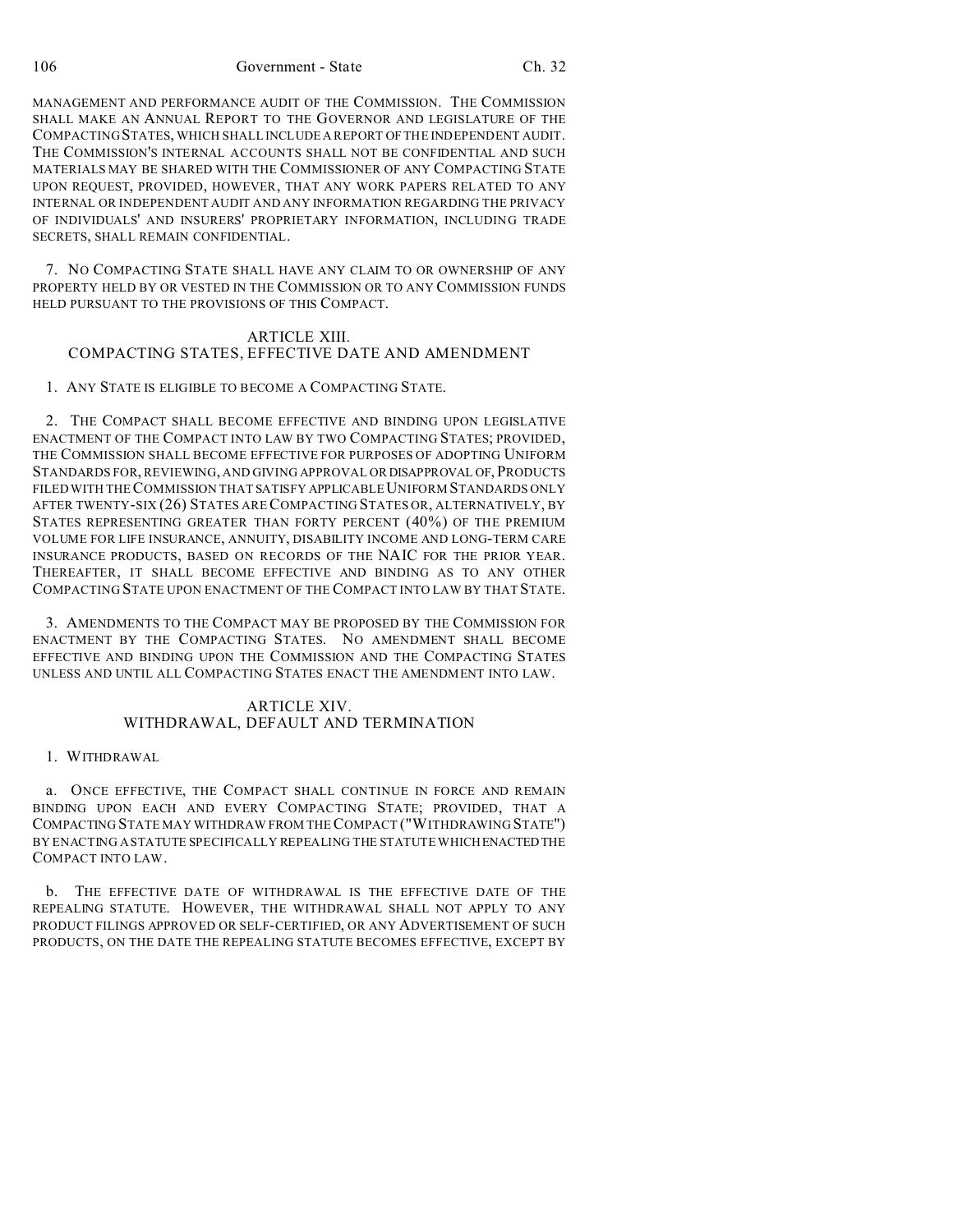MUTUAL AGREEMENT OF THE COMMISSION AND THE WITHDRAWING STATE UNLESS THE APPROVAL IS RESCINDED BY THE WITHDRAWING STATE AS PROVIDED IN SUBSECTION e. OF THIS SECTION.

c. THECOMMISSIONER OF THE WITHDRAWING STATE SHALL IMMEDIATELY NOTIFY THE MANAGEMENT COMMITTEE IN WRITING UPON THE INTRODUCTION OF LEGISLATION REPEALING THIS COMPACT IN THE WITHDRAWING STATE.

d. THE COMMISSION SHALL NOTIFY THE OTHER COMPACTING STATES OF THE INTRODUCTION OF SUCH LEGISLATION WITHIN TEN (10) DAYS AFTER ITS RECEIPT OF NOTICE THEREOF.

e. THE WITHDRAWING STATE IS RESPONSIBLE FOR ALL OBLIGATIONS, DUTIES AND LIABILITIES INCURRED THROUGH THE EFFECTIVE DATE OF WITHDRAWAL, INCLUDING ANY OBLIGATIONS, THE PERFORMANCE OF WHICH EXTEND BEYOND THE EFFECTIVE DATE OF WITHDRAWAL, EXCEPT TO THE EXTENT THOSE OBLIGATIONS MAY HAVE BEEN RELEASED OR RELINQUISHED BY MUTUAL AGREEMENT OF THE COMMISSION AND THE WITHDRAWING STATE. THE COMMISSION'S APPROVAL OF PRODUCTS AND ADVERTISEMENT PRIOR TO THE EFFECTIVE DATE OF WITHDRAWAL SHALL CONTINUE TO BE EFFECTIVE AND BE GIVEN FULL FORCE AND EFFECT IN THE WITHDRAWING STATE, UNLESS FORMALLY RESCINDED BY THE WITHDRAWING STATE IN THE SAME MANNER AS PROVIDED BY THE LAWS OF THE WITHDRAWING STATE FOR THE PROSPECTIVE DISAPPROVAL OF PRODUCTS OR ADVERTISEMENT PREVIOUSLY APPROVED UNDER STATE LAW.

f. REINSTATEMENT FOLLOWING WITHDRAWAL OF ANY COMPACTING STATE SHALL OCCUR UPON THE EFFECTIVE DATE OF THE WITHDRAWING STATE REENACTING THE COMPACT.

#### 2. DEFAULT

a. IF THE COMMISSION DETERMINES THAT ANY COMPACTING STATE HAS AT ANY TIME DEFAULTED ("DEFAULTING STATE") IN THE PERFORMANCE OF ANY OF ITS OBLIGATIONS OR RESPONSIBILITIES UNDER THIS COMPACT, THE BYLAWS OR DULY PROMULGATED RULES OR OPERATING PROCEDURES, THEN, AFTER NOTICE AND HEARING AS SET FORTH IN THE BYLAWS, ALL RIGHTS, PRIVILEGES AND BENEFITS CONFERRED BY THIS COMPACT ON THE DEFAULTING STATE SHALL BE SUSPENDED FROM THE EFFECTIVE DATE OF DEFAULT AS FIXED BY THE COMMISSION. THE GROUNDS FOR DEFAULT INCLUDE, BUT ARE NOT LIMITED TO, FAILURE OF A COMPACTING STATE TO PERFORM ITS OBLIGATIONS OR RESPONSIBILITIES, AND ANY OTHER GROUNDS DESIGNATED IN COMMISSION RULES. THE COMMISSION SHALL IMMEDIATELY NOTIFY THE DEFAULTING STATE IN WRITING OF THE DEFAULTING STATE'S SUSPENSION PENDING A CURE OF THE DEFAULT. THE COMMISSION SHALL STIPULATE THE CONDITIONS AND THE TIME PERIOD WITHIN WHICH THE DEFAULTING STATE MUST CURE ITS DEFAULT. IF THE DEFAULTING STATE FAILS TO CURE THE DEFAULT WITHIN THE TIME PERIOD SPECIFIED BY THE COMMISSION, THE DEFAULTING STATE SHALL BE TERMINATED FROM THE COMPACT AND ALL RIGHTS, PRIVILEGES AND BENEFITSCONFERRED BY THIS COMPACT SHALL BE TERMINATED FROM THE EFFECTIVE DATE OF TERMINATION.

b. PRODUCT APPROVALS BY THE COMMISSION OR PRODUCT SELF-CERTIFICATIONS,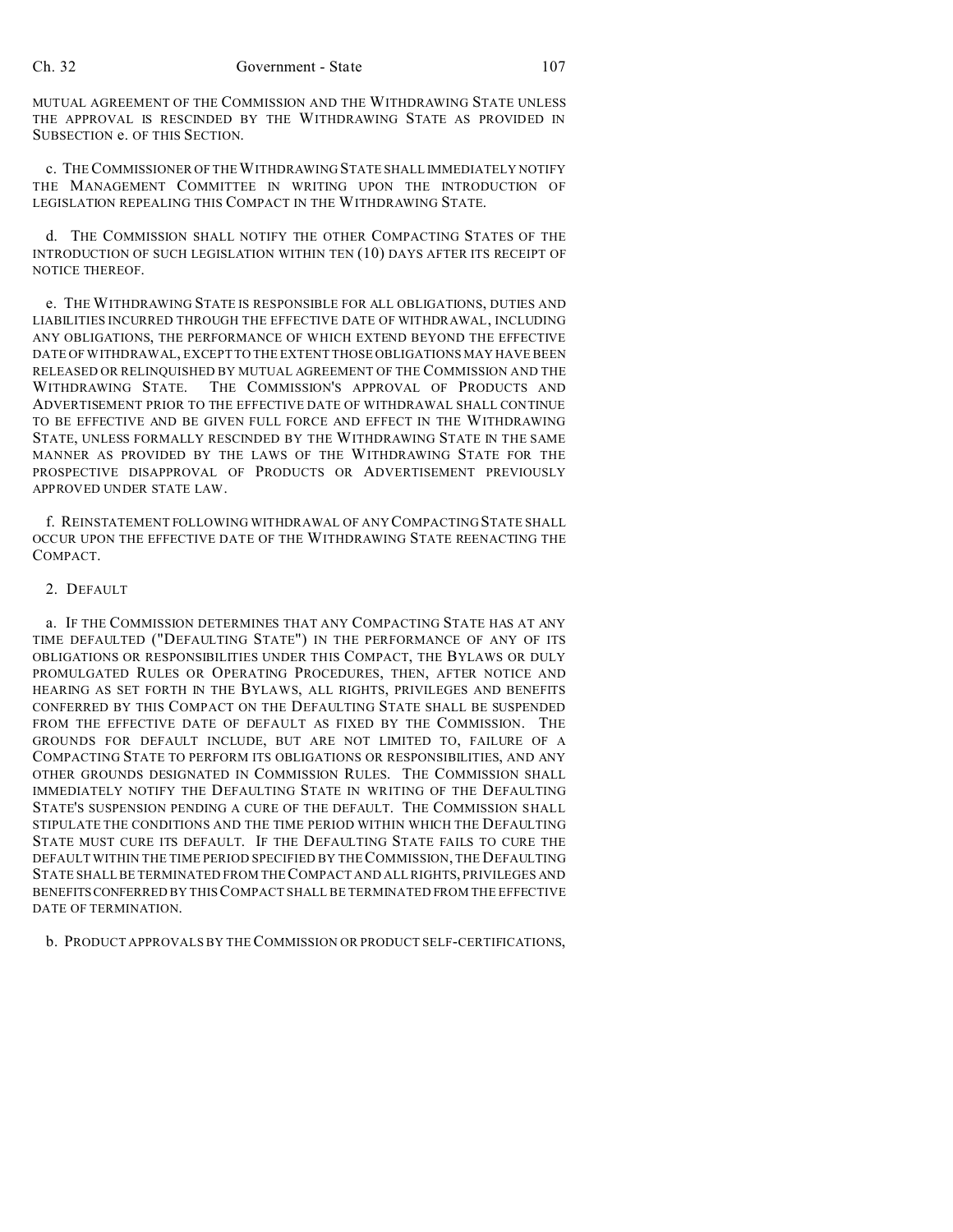OR ANY ADVERTISEMENT IN CONNECTION WITH SUCH PRODUCT, THAT ARE IN FORCE ON THE EFFECTIVE DATE OF TERMINATION SHALL REMAIN IN FORCE IN THE DEFAULTING STATE IN THE SAME MANNER AS IF THE DEFAULTING STATE HAD WITHDRAWN VOLUNTARILY PURSUANT TO PARAGRAPH 1 OF THIS ARTICLE.

c. REINSTATEMENT FOLLOWING TERMINATION OF ANY COMPACTING STATE REQUIRES A REENACTMENT OF THE COMPACT.

# 3. DISSOLUTION OF COMPACT

a. THE COMPACT DISSOLVES EFFECTIVE UPON THE DATE OF THE WITHDRAWAL OR DEFAULT OF THE COMPACTING STATE WHICH REDUCES MEMBERSHIP IN THE COMPACT TO ONE COMPACTING STATE.

b. UPON THE DISSOLUTION OF THIS COMPACT, THE COMPACT BECOMES NULL AND VOID AND SHALL BE OF NO FURTHER FORCE OR EFFECT, AND THE BUSINESS AND AFFAIRS OF THE COMMISSION SHALL BE WOUND UP AND ANY SURPLUS FUNDS SHALL BE DISTRIBUTED IN ACCORDANCE WITH THE BYLAWS.

# ARTICLE XV. SEVERABILITY AND CONSTRUCTION

1. THE PROVISIONS OF THIS COMPACT SHALL BE SEVERABLE; AND IF ANY PHRASE, CLAUSE, SENTENCE OR PROVISION IS DEEMED UNENFORCEABLE, THE REMAINING PROVISIONS OF THE COMPACT SHALL BE ENFORCEABLE.

2. THE PROVISIONS OF THIS COMPACT SHALL BE LIBERALLY CONSTRUED TO EFFECTUATE ITS PURPOSES.

# ARTICLE XVI. BINDING EFFECT OF COMPACT AND OTHER LAWS

#### 1. OTHER LAWS

a. NOTHING HEREIN PREVENTS THE ENFORCEMENT OF ANY OTHER LAW OF A COMPACTING STATE, EXCEPT AS PROVIDED IN PARAGRAPH b. OF THIS ARTICLE.

b. FOR ANY PRODUCT APPROVED OR CERTIFIED TO THE COMMISSION, THE RULES, UNIFORM STANDARDS AND ANY OTHER REQUIREMENTS OF THE COMMISSION SHALL CONSTITUTE THE EXCLUSIVE PROVISIONS APPLICABLE TO THE CONTENT, APPROVAL AND CERTIFICATION OF SUCH PRODUCTS. FOR ADVERTISEMENT THAT IS SUBJECT TO THE COMMISSION'S AUTHORITY, ANY RULE, UNIFORM STANDARD OR OTHER REQUIREMENT OF THE COMMISSION WHICH GOVERNS THE CONTENT OF THE ADVERTISEMENT SHALL CONSTITUTE THE EXCLUSIVE PROVISION THAT A COMMISSIONER MAY APPLY TO THE CONTENT OF THE ADVERTISEMENT. NOTWITHSTANDING THE FOREGOING, NO ACTION TAKEN BY THE COMMISSION SHALL ABROGATE OR RESTRICT: i. THE ACCESS OF ANY PERSON TO STATE COURTS; ii. REMEDIES AVAILABLE UNDER STATE LAW RELATED TO BREACH OF CONTRACT, TORT, OR OTHER LAWS NOT SPECIFICALLY DIRECTED TO THE CONTENT OF THE PRODUCT; iii. STATE LAW RELATING TO THE CONSTRUCTION OF INSURANCE CONTRACTS; OR iv. THE AUTHORITY OF THE ATTORNEY GENERAL OF THE STATE, INCLUDING BUT NOT LIMITED